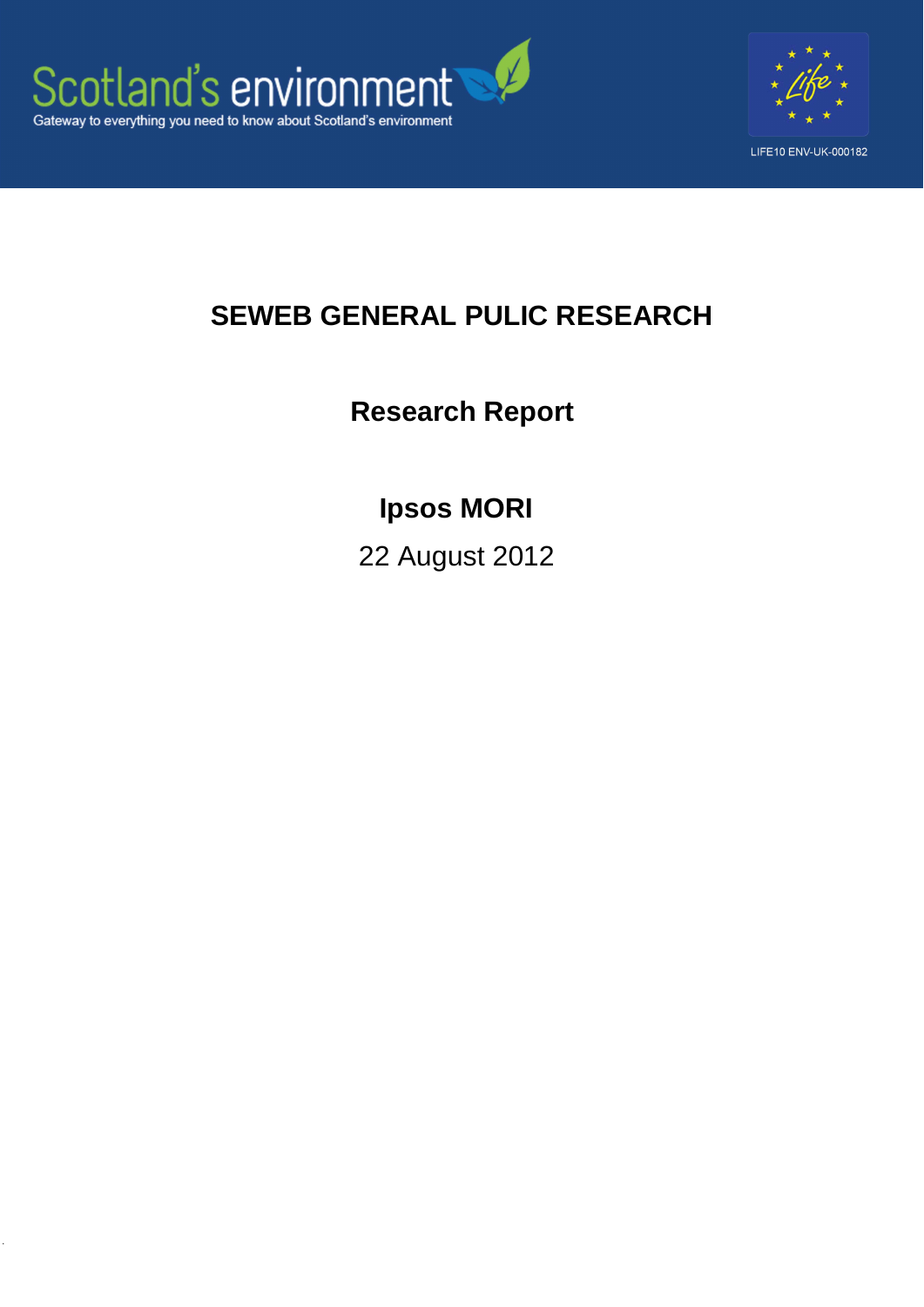**Ipsos MORI** 



# SEWeb General Public Research

Research report 22 August 2012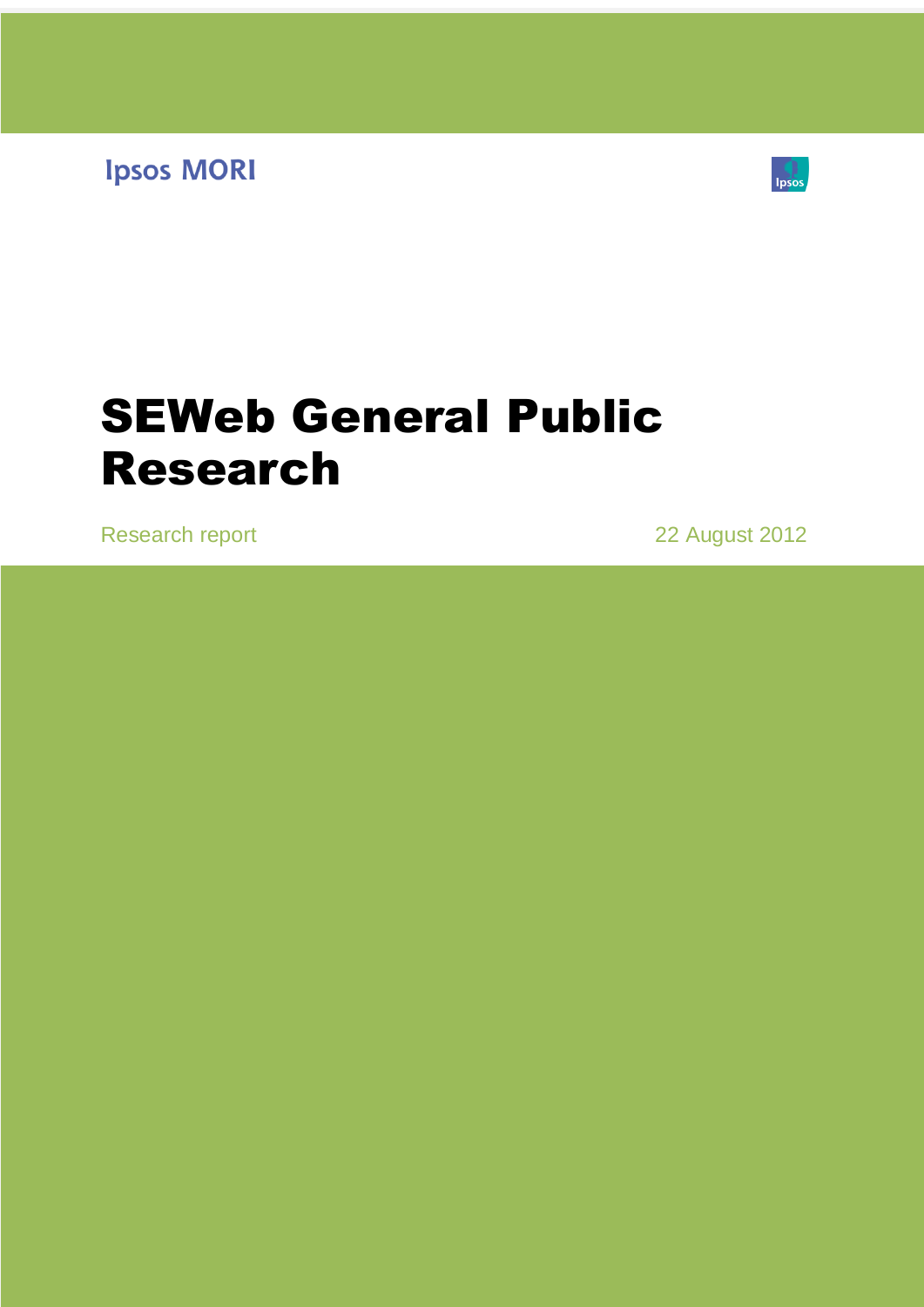## Legal notice

© 2012 Ipsos MORI – all rights reserved.

The contents of this report constitute the sole and exclusive property of Ipsos MORI.

Ipsos MORI retains all right, title and interest, including without limitation copyright, in or to any Ipsos MORI trademarks, technologies, methodologies, products, analyses, software and know-how included or arising out of this report or used in connection with the preparation of this report. No license under any copyright is hereby granted or implied.

The contents of this report are of a commercially sensitive and confidential nature and intended solely for the review and consideration of the person or entity to which it is addressed. No other use is permitted and the addressee undertakes not to disclose all or part of this report to any third party (including but not limited, where applicable, pursuant to the Freedom of Information Act 2000) without the prior written consent of the Company Secretary of Ipsos MORI.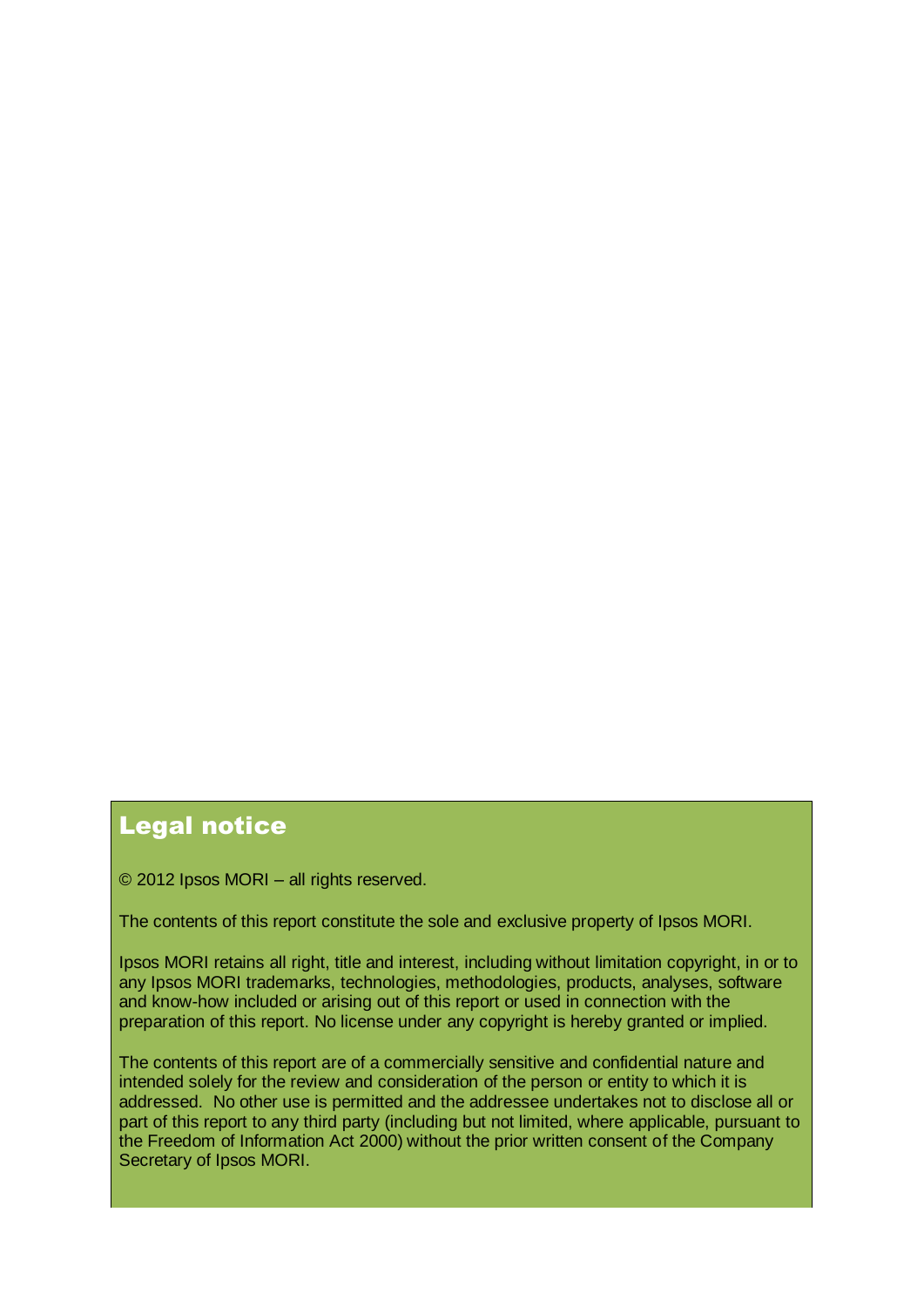# **Contents**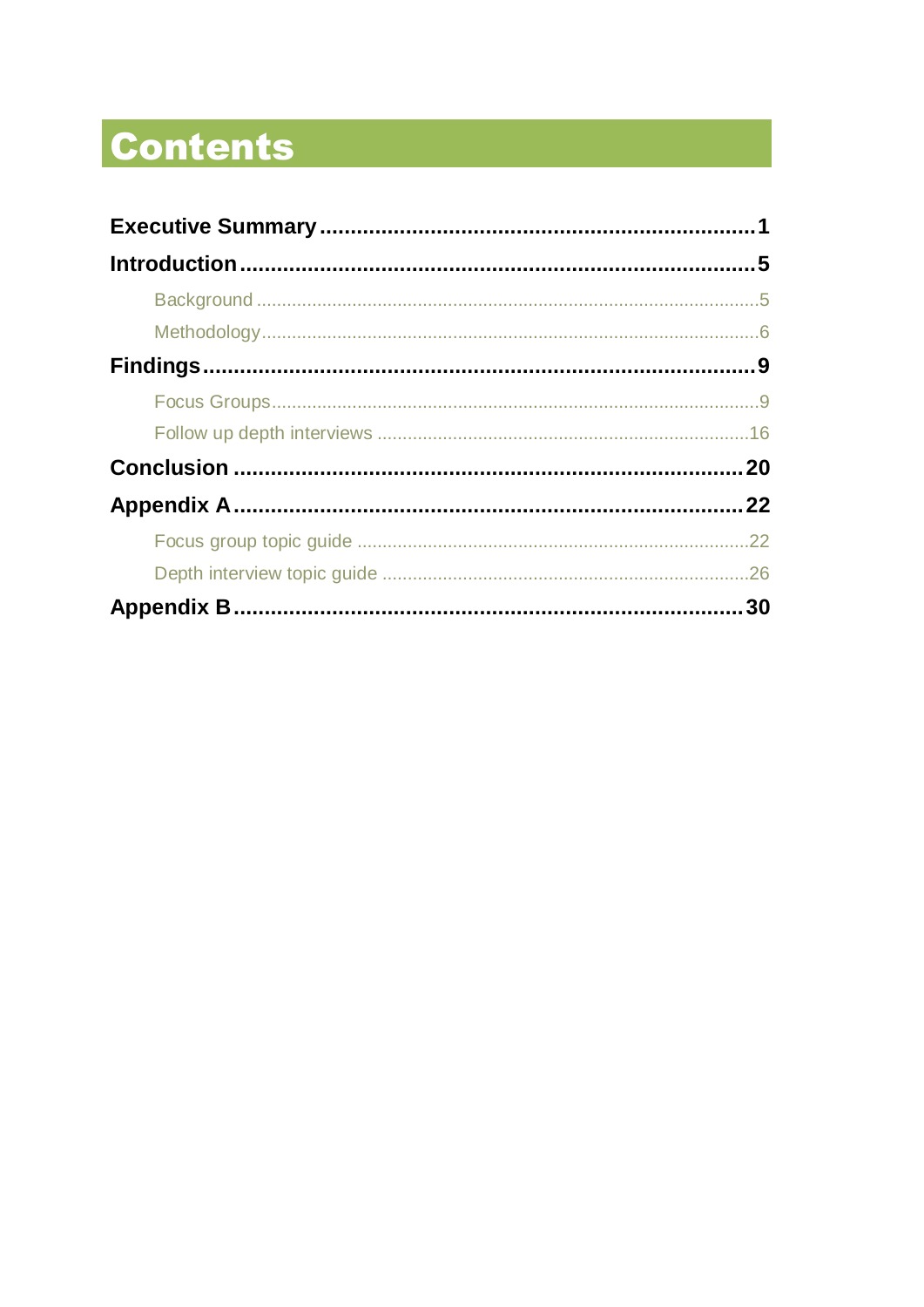## <span id="page-4-0"></span>Executive Summary

## **Introduction**

Supported by funding from the European Union (EU), Scotland"s Environment Web (SEWeb) is a partnership that aims to *put Scotland at the global forefront of sharing environmental information, prioritising problems and involving citizens in assessing and improving their own environment.*

SEWeb brings together environmental data and reports from a wide range of organisations involved in environmental protection and improvement in Scotland. The website enables the public and specific user groups to access data and reports on a range of environmental issues affecting Scotland.

The SEWeb LIFE+ Project commissioned Ipsos MORI to conduct qualitative research with the aim of exploring public attitudes towards the environment and informing the development of SEWeb.

### **Methodology**

The study was conducted using qualitative techniques and comprised two focus groups among members of the general public, with follow up telephone depth interviews conducted among a selection of participants.

The focus groups were held in Glasgow and Pitlochry on 25 and 26 June 2012 respectively. The groups were stratified to allow for analysis by area (urban and rural) and socio-economic group: the Glasgow (urban) group comprised people from socio-economic groups C2DE, while the Pitlochry (rural) group comprised people from socio-economic groups ABC1. To ensure that a range of people were recruited to both groups, quotas were set on sex, age, working status and internet usage.

The follow up interviews were conducted between 4 and 26 July 2012. The aim of the interviews was to explore participants" perceptions of the "Our Environment" section of SEWeb in greater detail.

## **Key findings from the focus groups**

#### **General attitudes towards the environment**

The environment was considered to be an important issue, but was a lower priority for participants in comparison to other issues, such as the economy, inflation and unemployment. The environment was a very low priority for participants in Glasgow, who felt that issues such as crime, the NHS and unemployment were of greater importance, while those in Pitlochry considered the environment to be more important than these other issues. Still, participants in both groups perceived the environment to be something of an abstract issue that didn't necessarily impact on their day-to-day lives.

Although global and national issues were considered important, local environmental issues were often of greater significance to participants. However, there was a difference in the types of local issues discussed in the two groups. Participants in Glasgow identified issues that impacted on the cleanliness of their local environment, while those in Pitlochry were more concerned about developments on greenbelt land.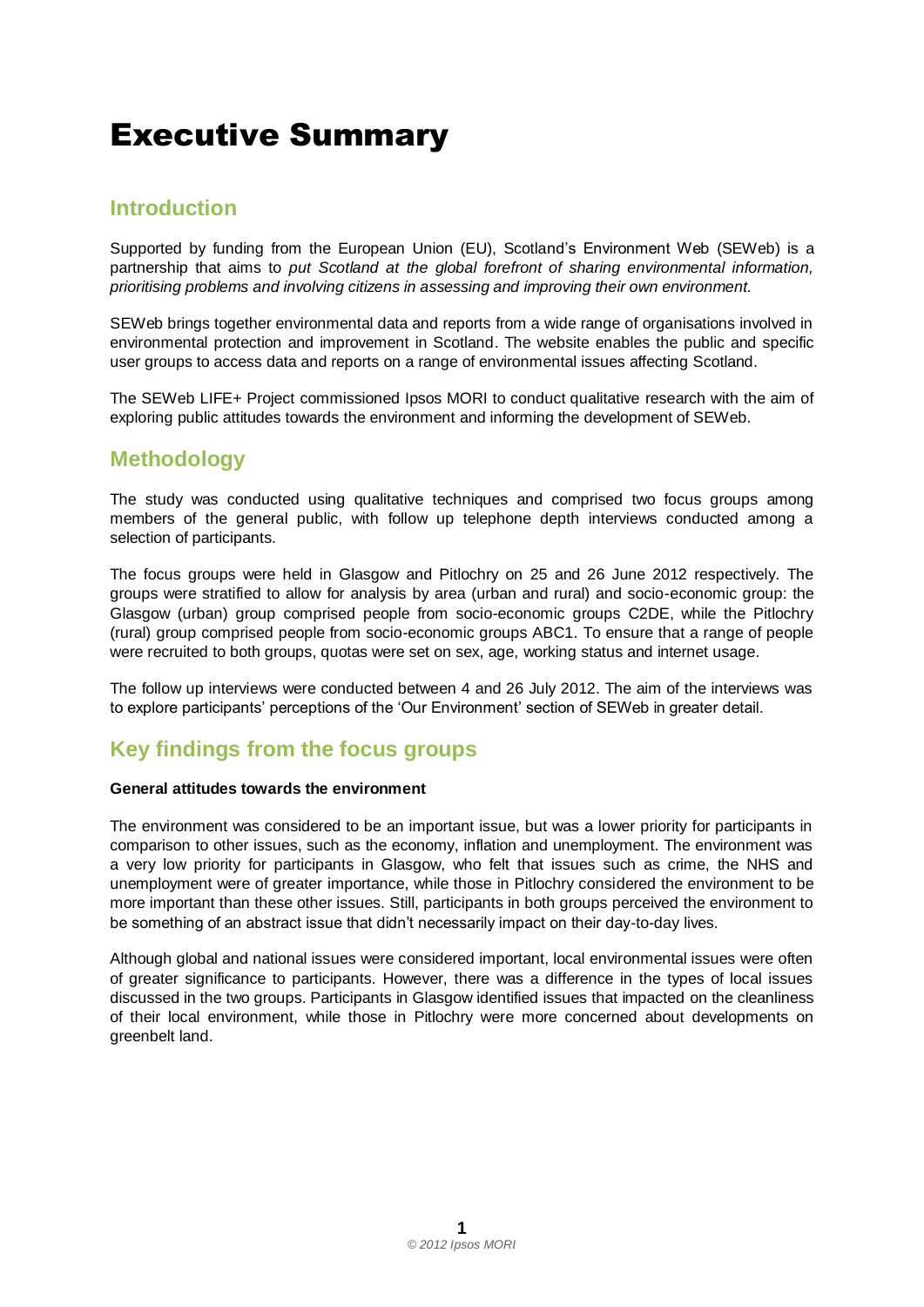#### **Environmental behaviours**

The environmental behaviour in which participants most commonly engaged was recycling, which they did on a *daily* basis. However, there were differences in the ways the two groups framed their reasons for recycling. Participants in Glasgow tended to feel that they were *forced* to recycle, while participants in Pitlochry felt that recycling had been *made convenient* for them.

Some participants discussed reducing their car use and choosing to walk or use public transport, particularly for short journeys. However, the main motivation for this was reducing fuel costs rather than concern for the environment. Most participants said that they would like to reduce their car use, but were dissuaded from doing so due to a lack of viable alternatives.

Other environmental activities in which some participants engaged included improving energy efficiency in their home by using energy efficient light bulbs, switching appliances off when not in use and picking up litter. Again, however, the primary motivations for these behaviours were considerations of convenience and cost, rather than concern for the environment.

#### **Barriers and facilitators to engagement in environmental behaviours**

It was clear that participants" propensity to engage in environmental behaviours was influenced by five key factors: convenience; cost; level of interest; information; and perceptions around personal efficacy to influence environmental improvements.

Convenience was the key factor influencing participants" propensity to get involved in environmental behaviours. The main reason participants recycled their household waste was because it had been made convenient to do so, or because alternatives to recycling had been made too inconvenient. Conversely, participants were less likely to adopt, or be interested in adopting, behaviours that they perceived to be inconvenient.

Reflecting concerns about the economy and the impact of inflation on household budgets, cost was a key consideration for participants. Participants indicated that they would like to do more to help the environment but alternatives would have to be cheaper than they currently are.

Participants' level of interest was a key determinant of their likelihood to be involved in, or willingness to get involved in, environmental activities, particularly those requiring a greater amount of commitment. The minority of participants who *had* been involved in environmental monitoring or locally organised activities said they had done so out of interest generated from watching television programmes or to help their children with school projects. However, there was a clear sense in which those participants saw it as a "one-off" experience and not something they would do regularly.

A lack of information was considered to be particularly problematic in relation to environmental monitoring and locally organised activities. Specifically, participants felt they did not have enough information about: how to get involved; what they could do; and where and when they could get involved.

Participants were often unable to see how their actions could make a difference, given the scale of environmental challenges facing Scotland. Related to this, they often commented that, although they were happy to do "their bit", factors outwith their control often made their efforts appear futile.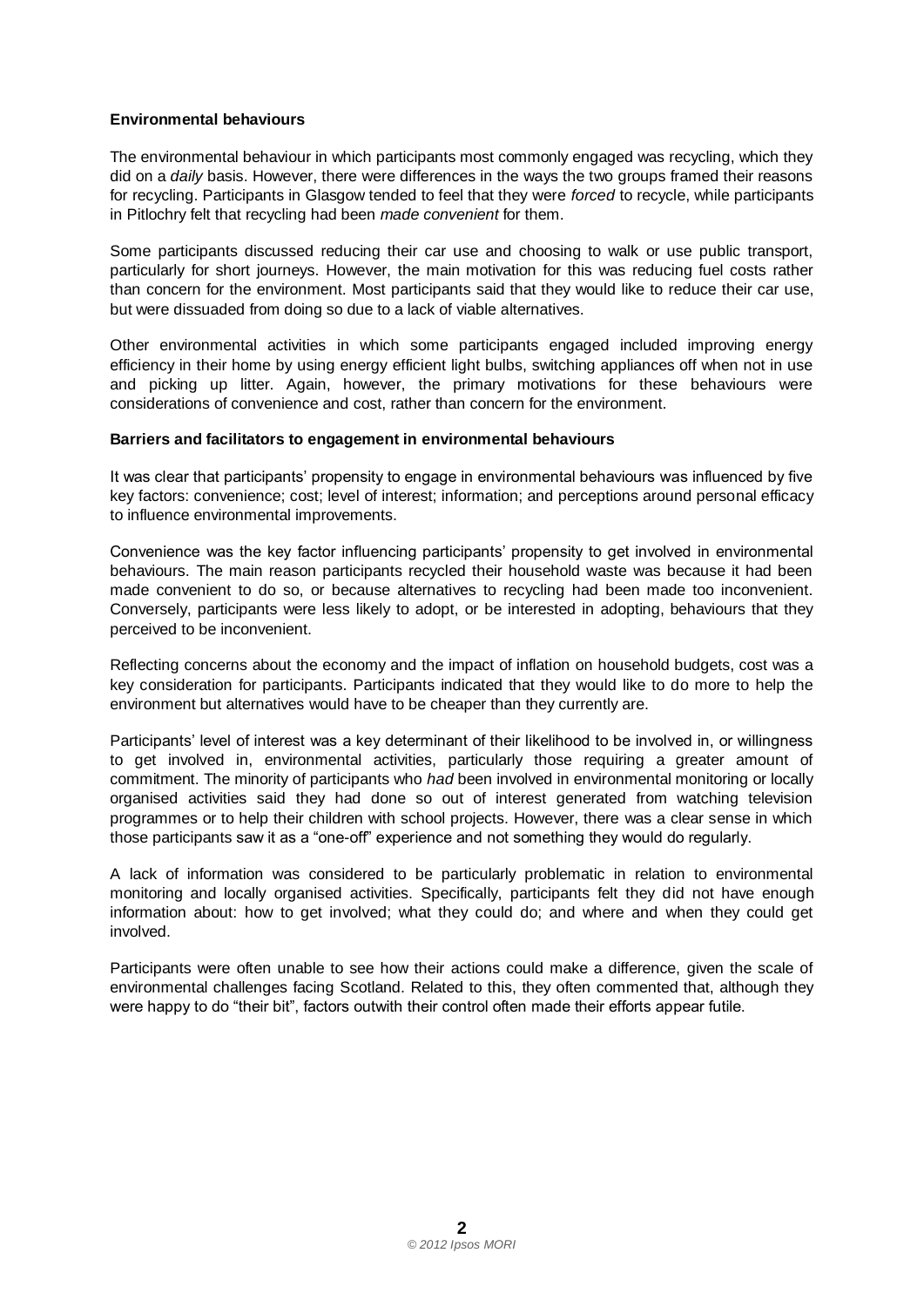#### **Sources of information about the environment**

Participants" primary source of information about the environment was the media, while parents said that they received information via their children who shared what they had learned about the environment at school. Most participants had never proactively looked for information about a specific environmental issue. When asked where they *would* look if they were seeking information, they tended to say the internet, particularly internet search engines, such as Google, and the websites of their local council, the Scottish Government, and other public bodies. The main reasons participants gave for considering these various sources were: trust; ease of use; and the provision of links to other websites providing more specific information.

#### **Perceptions of SEWeb**

Initial reactions to the SEWeb homepage were mixed. Most participants liked the look of the website, commenting that it appeared "professional", "clean", and "attractive" with clear headings and interesting sections. However, some participants were critical of the homepage, perceiving it as "boring" and too text heavy, which would discourage them from going further.

Participants in Pitlochry thought SEWeb offered a "refreshing" change from other environment websites and particularly liked being given facts about the environment that enable them to make up their own minds as to whether or not they needed to take action. However, participants in Glasgow felt that SEWeb should be aimed more at children, which was based on a belief that it is more important to educate children about the environment in order to promote behavioural change in the future.

There were three aspects of the website that particularly appealed to participants on initial viewing:

- the "Latest News" section participants liked this section because it appeared to be updated regularly, while the diversity of the news stories was also well received
- the "What"s in my backyard?" feature there was a strong interest in this feature because it enable users to find information that was relevant to where they lived
- the range of links provided participants liked using links as a direct way of finding information, either on other pages within a website or on relevant external websites

A prevailing view among participants was that raising awareness of SEWeb among the general public could prove difficult. Participants suggested the use of targeted campaigns to raise awareness, such as TV programmes that are watched by people with an interest in environmental issues or in magazines devoted to particular activities and interests, such as cycling, walking and fishing publications.

### **Key findings from the follow up depth interviews**

On the whole, participants were very positive about the "Our Environment" section. Particular mention was made of the way the pages were laid out and of the comprehensive range of topics covered. There was a consensus that the "Our Environment" section had been created by environmental professionals, and this clearly engendered a great deal of trust the information provided.

Participants felt that the 'Overall Summary' section provided a useful overview of Scotland's environment and the main challenges it faces. The perceived the purpose of SEWeb was to: raise awareness of environmental issues; provide information about the issues affecting Scotland"s environment; and involve the public in improving and protecting the environment.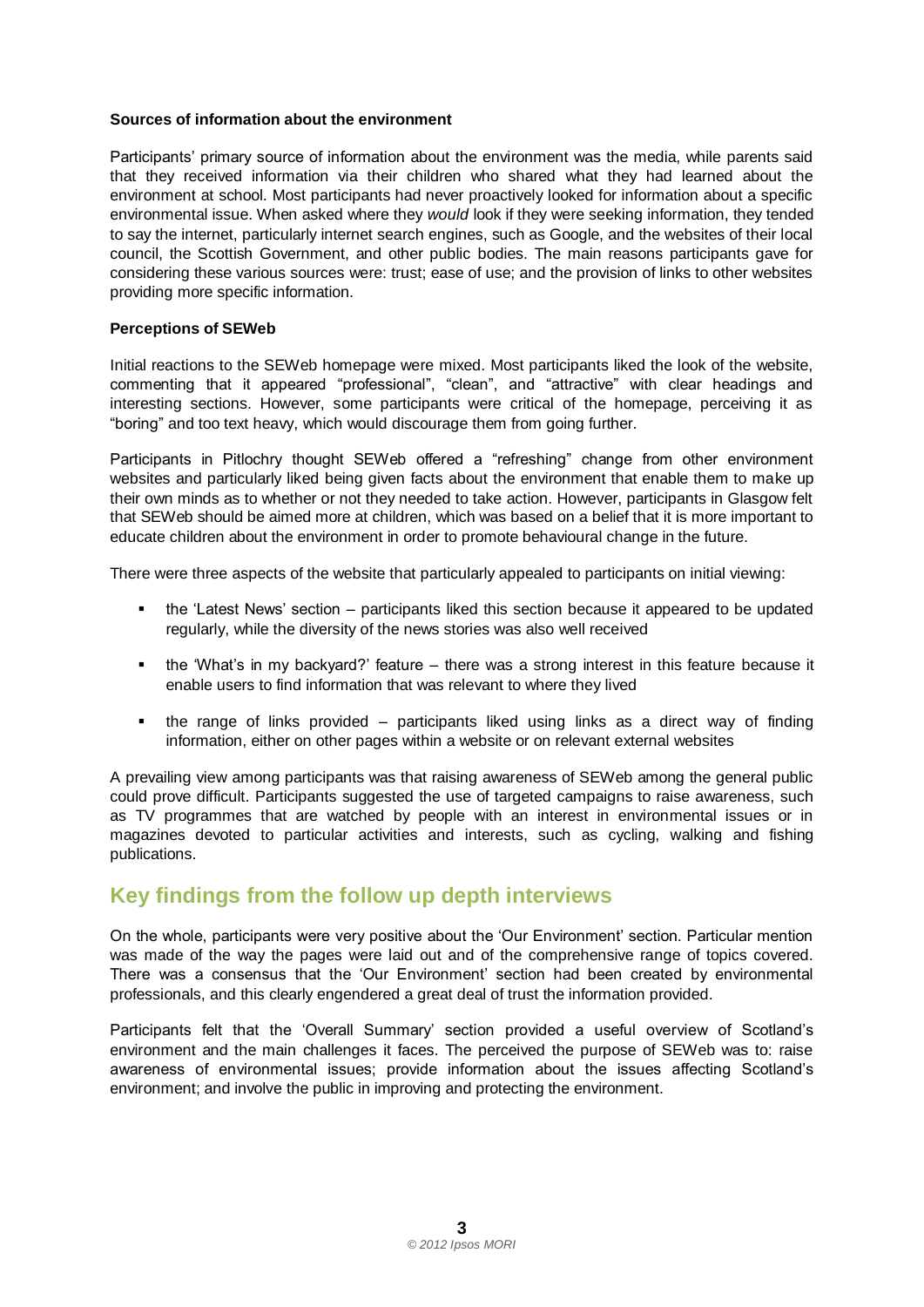Participants liked the way in which the layout of the pages appeared to follow the same template and the way in which the information was "layered" through the provision of a synopsis summarising the main issues, followed by clear links to more detailed information.

All participants felt that the information provided in the "Our Environment" section was extensive and covered the whole "spectrum" of topics they would expect to find. Although some participants were very impressed by this breadth and depth of information, others felt that it provided "too much" information.

The language used was considered to be written in plain English and pitched at a good level. However, a couple of participants felt that the language was "too wordy" and suggested that the text should be shorter and "punchier" to make it both easier for readers to digest and generally more appealing.

There was a high level of trust in the information provided on the website, which reflected their perception that the partners involved in creating and developing SEWeb are "reliable" and "authoritative" sources. In addition, it was felt that the information was provided in a neutral way with an emphasis on facts.

Perceptions of the summary diagrams were mixed. Some participants were very positive about them, describing them as "easy to understand", "clever" and "concise", while others felt the diagrams were "boring", "confusing" and "difficult to interpret". All participants, including those who were generally positive about the diagrams, said that they had to read the explanation in order to understand fully the information being conveyed.

## **Conclusion**

A number of recommendations for the future development of SEWeb flow from the research. These relate to: narrowing the initial target market for the site and raising awareness of SEWeb among that market; tailoring the content to reflect the way in which prospective users engage with environmental issues; and ensuring the design is as accessible, appealing and user-friendly as possible.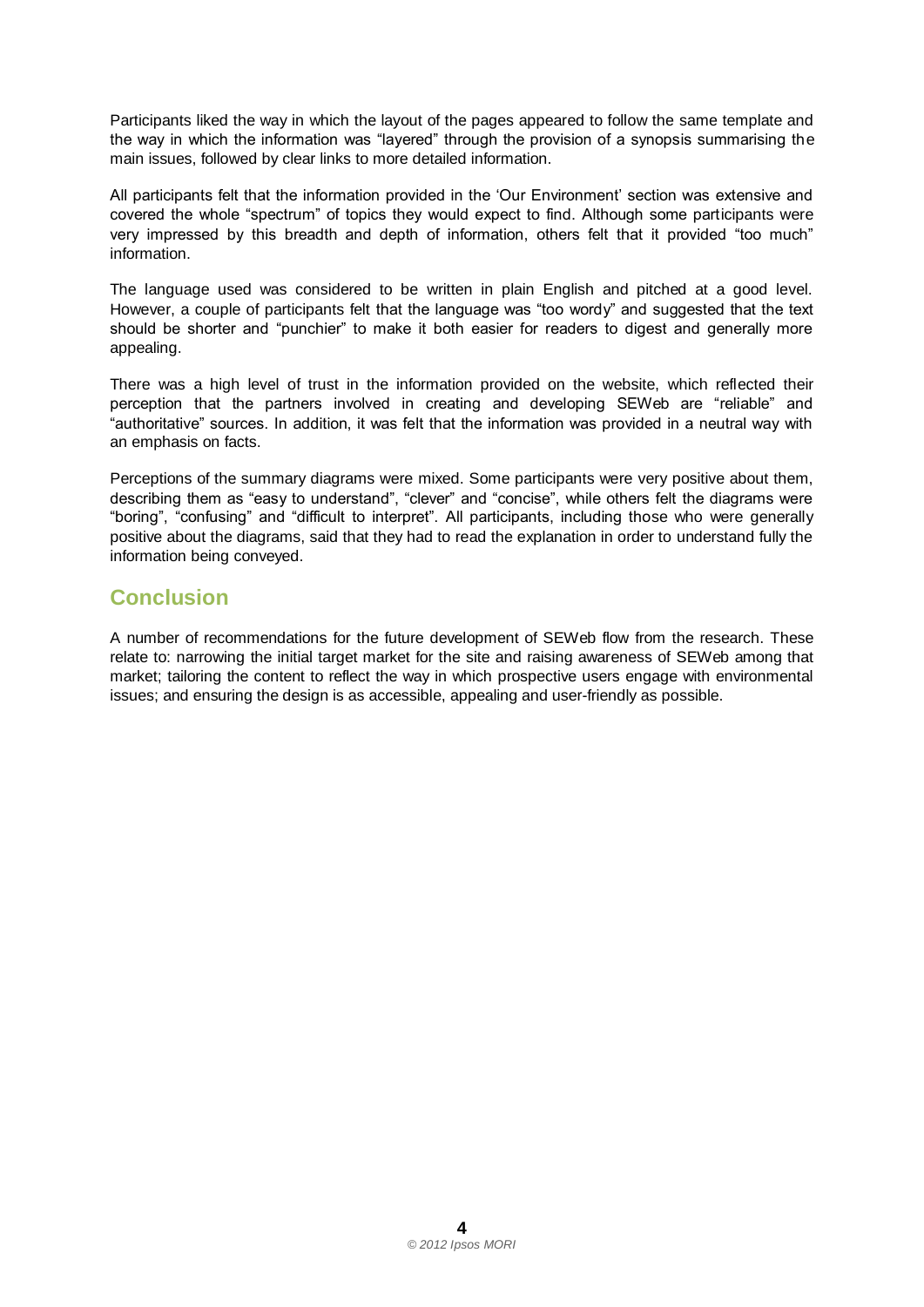## <span id="page-8-0"></span>Introduction

The SEWeb LIFE+ Project commissioned Ipsos MORI to conduct qualitative research with the aim of exploring public attitudes towards the environment and informing the development of Scotland"s Environment Web (SEWeb).

## <span id="page-8-1"></span>**Background**

Supported by funding from the European Union (EU), SEWeb is a partnership that aims to *put Scotland at the global forefront of sharing environmental information, prioritising problems and involving citizens in assessing and improving their own environment.*

SEWeb [\(www.environment.scotland.gov.uk\)](http://www.environment.scotland.gov.uk/) brings together environmental data and reports from a wide range of organisations involved in environmental protection and improvement in Scotland, including the Scottish Environment Protection Agency (SEPA), the Scottish Government, Scottish Natural Heritage (SNH) and the Forestry Commission Scotland. The website enables the public and specific user groups (e.g. schools, academics and other stakeholders) to access environmental information, which is made available through an "Our Environment" report, a publications library and interactive maps. These provide data and reports on a range of environmental issues affecting Scotland, such as air quality, natural resources, water quality and wildlife.

The pilot SEWebsite was launched in November 2011, establishing the site as a comprehensive online source of information about Scotland"s environment. Phase 2, for which the partnership has secured €4.9 million through the EU LIFE+ funding programme, aims to develop the existing website to provide a platform for collaborative working and the provision of more advanced data on Scotland"s environment. As the website develops, the partnership also seeks to engage the public in understanding and protecting the environment.

Engaging the public in this way is likely to be a considerable challenge. Ipsos MORI research shows that concern about pollution/the environment among the UK public is lower than it was in 2005-2007 and is trending downward<sup>1</sup>. In addition, the Scottish Environmental Attitudes and Behaviours Survey (SEABS) (2008) found that, while people were beginning to adopt environmental behaviours, participation remained low and considerable challenges remained in encouraging behaviour change<sup>2</sup>.

Encouraging behaviour change has become a key priority for policy makers over the past decade, particularly in relation to issues such as adopting healthy diets, saving for retirement and quitting smoking. SEWeb aims to encourage behaviour change among members of the public to increase involvement in environmental monitoring and action by providing information and resources about Scotland"s environment. To ensure that these aims are met, it was considered important to have a comprehensive evidence base to inform the development of SEWeb.

Accordingly, the SEWeb LIFE+ project has initiated a series of research activities, including:

- a literature review of behaviour change theories and models<sup>3</sup>
- a baseline survey to measure attitudes and opinions among the Scottish population towards the environment and environmental information $4$

<sup>1</sup> <http://www.ipsos-mori.com/Assets/Docs/Polls/Apr12IssuesIndexslides.pdf>

<sup>&</sup>lt;sup>2</sup> <http://www.scotland.gov.uk/Publications/2009/03/05145056/0>

<sup>3</sup> Prager, K (2012) *Understanding behaviour change: how to apply theories of behaviour change to SEWeb and related public engagement activities,* James Hutton Institute

<sup>4</sup> TNS (2012) *Scotland's Environment Website: February and March 2012 population survey*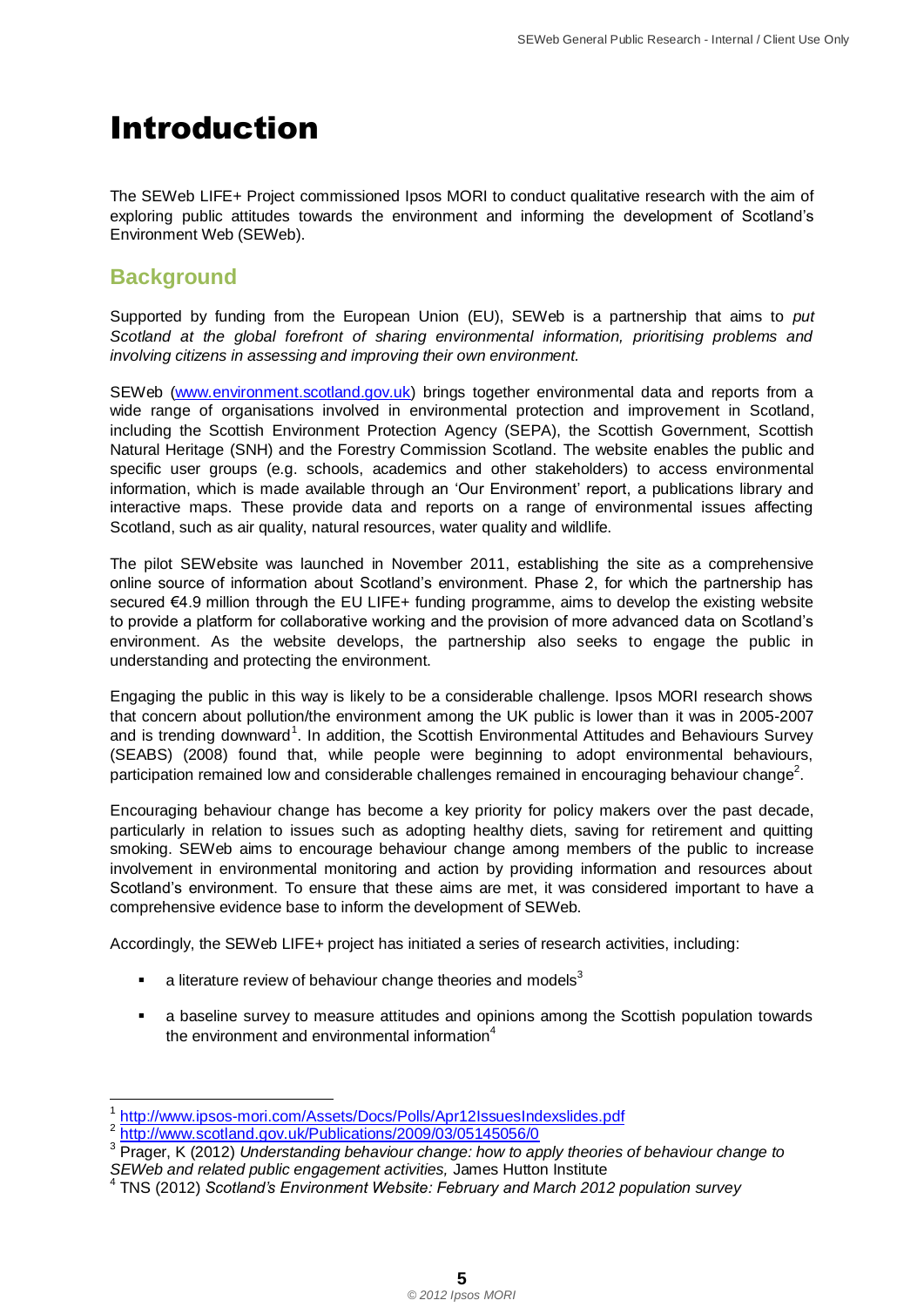- a workshop among key stakeholders to explore theories of behaviour change and the implications of those for SEWeb
- qualitative research, incorporating focus groups and follow up depth interviews with members of the general public, to explore attitudes towards the environment and to gauge initial opinions of SEWeb

This report presents the findings of the latter research activity.

## **Research aim and objectives**

The overall aim of the research was to explore the attitudes of members of the public towards the environment in order to guide the development of SEWeb. Specific objectives were to explore:

- general attitudes towards the environment
- participation in environmental behaviours and what would encourage and enable active engagement
- **·** involvement in environmental monitoring and how future involvement can be encouraged
- engagement in debate on environmental priorities and how this can be increased
- use and perceptions of different sources of environmental data and information, and the extent to which demand for information is met

An additional objective was to obtain detailed feedback on the "Our Environment" section of SEWeb and make recommendations for improving this section with respect to public engagement.

### <span id="page-9-0"></span>**Methodology**

The study was conducted using qualitative techniques and comprised two focus groups among members of the general public, with follow up telephone depth interviews conducted among a selection of participants.

The focus groups were held in Glasgow and Pitlochry on 25 and 26 June 2012 respectively and explored awareness and attitudes of the general public towards: the environment in general; the provision of environmental data and information; and participation in environmental monitoring and improvement. Initial reactions to SEWeb were also explored during the focus groups, following a short demonstration of the website.

The follow up interviews were conducted between 4 and 26 July 2012. The aim of the interviews was to explore participants" perceptions of the "Our Environment" section of SEWeb in greater detail, once they had been given time to view and reflect on, the website for themselves.

#### **Recruitment**

The focus group participants were recruited face-to-face, door-to-door in their homes between 18 and 26 June 2012, using a questionnaire specially designed for this purpose.

The groups were stratified to allow for analysis by area (urban and rural) and socio-economic group<sup>5</sup>: the Glasgow (urban) group comprised people from socio-economic groups C2DE $^6$ , while the Pitlochry

 5 Ipsos MORI were commissioned to conduct two focus groups – one in an urban area and one in a rural area. The socio-economic stratifying criterion was selected to reflect findings from previous research.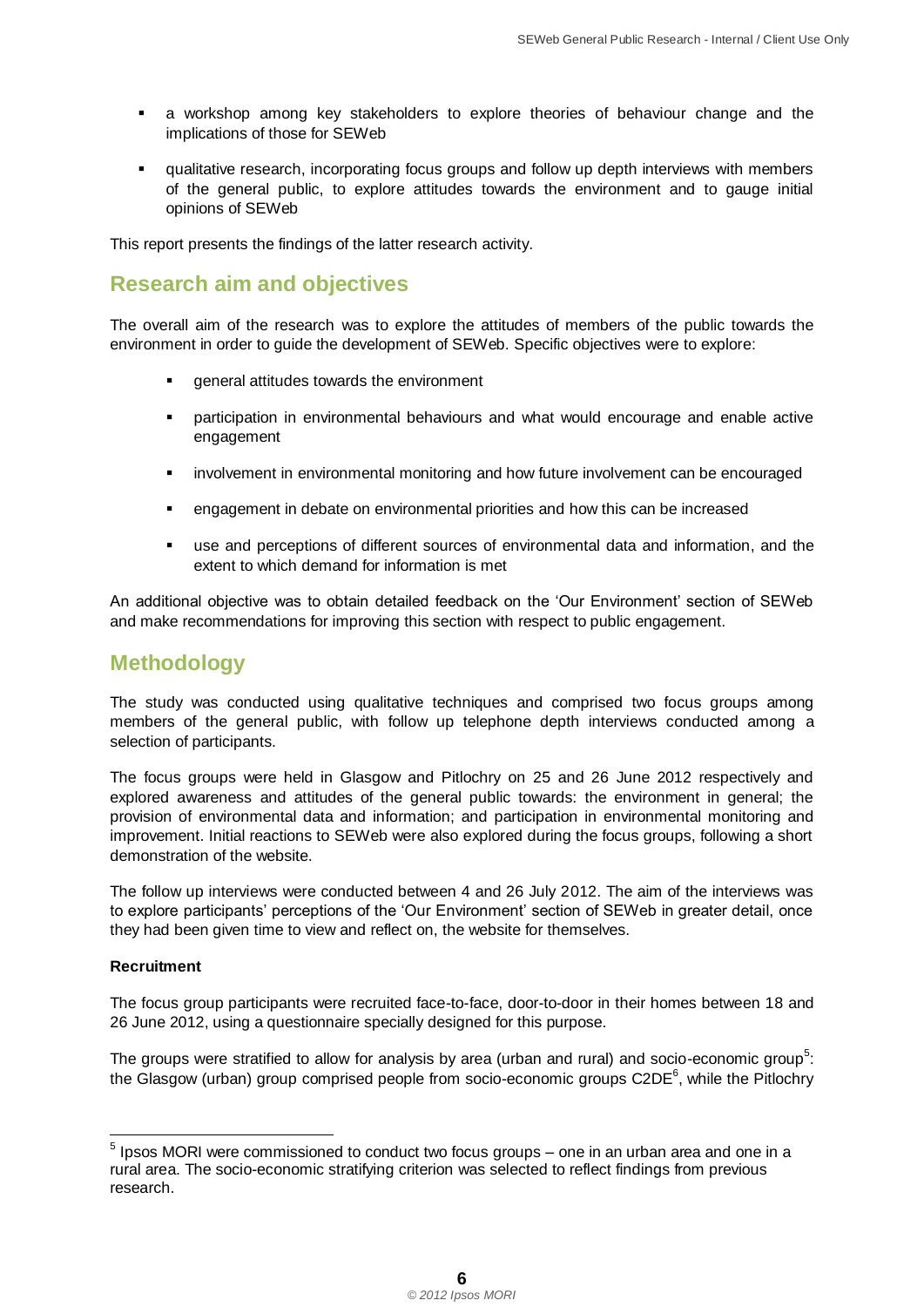(rural) group comprised people from socio-economic groups  $ABC1^7$ . To ensure that a range of people were recruited to both groups, quotas were set on sex, age, working status and internet usage. Further, participants with varying levels of concern for the environment and involvement in a range of environmental activities were recruited as previous research has found interest in the environment to be important in understanding the extent to which SEWeb can support behaviour change $^8$ .

The recruitment approach was designed to ensure a minimum of seven participants attended each group. In total, nine participants were recruited for the Glasgow group and ten participants were recruited for the Pitlochry group. All recruits attended the focus groups, and all were given £25 as a "thank you" for their time and to cover any expenses incurred.

Participants were informed upon recruitment and at the end of each focus group that they would be recontacted by Ipsos MORI a week after the groups and invited to take part in a follow up telephone depth interview. Eight participants agreed to take part in a follow up interview and each received a £10 Amazon voucher as a 'thank you' for their time $^9$ .

#### **Materials**

Topic guides for use in the focus groups and depth interviews (provided in Appendix A) were designed by Ipsos MORI researchers with input from SEWeb project staff. Prompt cards and screenshots of SEWeb for use in the focus groups, along with an activity sheet for use during the depth interviews (which were distributed at the end of the focus groups) were designed by Ipsos MORI researchers (copies of all materials are provided in Appendix B).

#### **Analysis**

The focus groups were recorded and then transcribed with the consent of participants. The telephone depth interviews were also recorded with consent of participants and the interviewer took detailed notes using an analysis pro-forma.

At the end of the fieldwork, the moderator identified the top-level findings and implications, which led to the creation of a code frame of substantive themes and sub-themes. Transcripts were then systematically analysed for key points and illustrative verbatim comments. Any new sub-themes which emerged at this stage were integrated into the code frame.

This method ensured that analysis and reporting of the data was rigorous, balanced and accurate, and that key messages were brought out. It was also flexible enough to allow for links and connections across different pieces of data to be made, and for moments of interpretive insight and inspiration to be recorded.

#### **Interpretation of qualitative findings**

The findings presented in this report were derived using qualitative methods. The aim of qualitative research is not to generalise to the wider population in terms of the prevalence of attitudes; rather it is to identify and explore issues and themes relating to the subject being researched. When conducting qualitative research, the assumption is that issues and themes affecting participants are a reflection of

 $\overline{a}$  $6$  Social grades C2DE includes: skilled manual workers (C2); semi and unskilled manual workers (D); and casual or lowest grade workers, pensioners and others who depend on the state for their income (E) 7

Social grades ABC1 includes: people in supervisory or clerical and junior managerial, administrative or professional positions (C1); intermediate managerial, administrative or professional positions (B); and higher managerial, administrative or professional positions (A).

<sup>8</sup> Prager, K (2012) *Understanding behaviour change: how to apply theories of behaviour change to SEWeb and related public engagement activities,* James Hutton Institute

<sup>&</sup>lt;sup>9</sup> Ipsos MORI attempted to re-contact ten participants for follow-up depth interviews. Seven participants were unable, or did not wish, to participate in the follow up depth interviews and four could not be reached within the fieldwork period.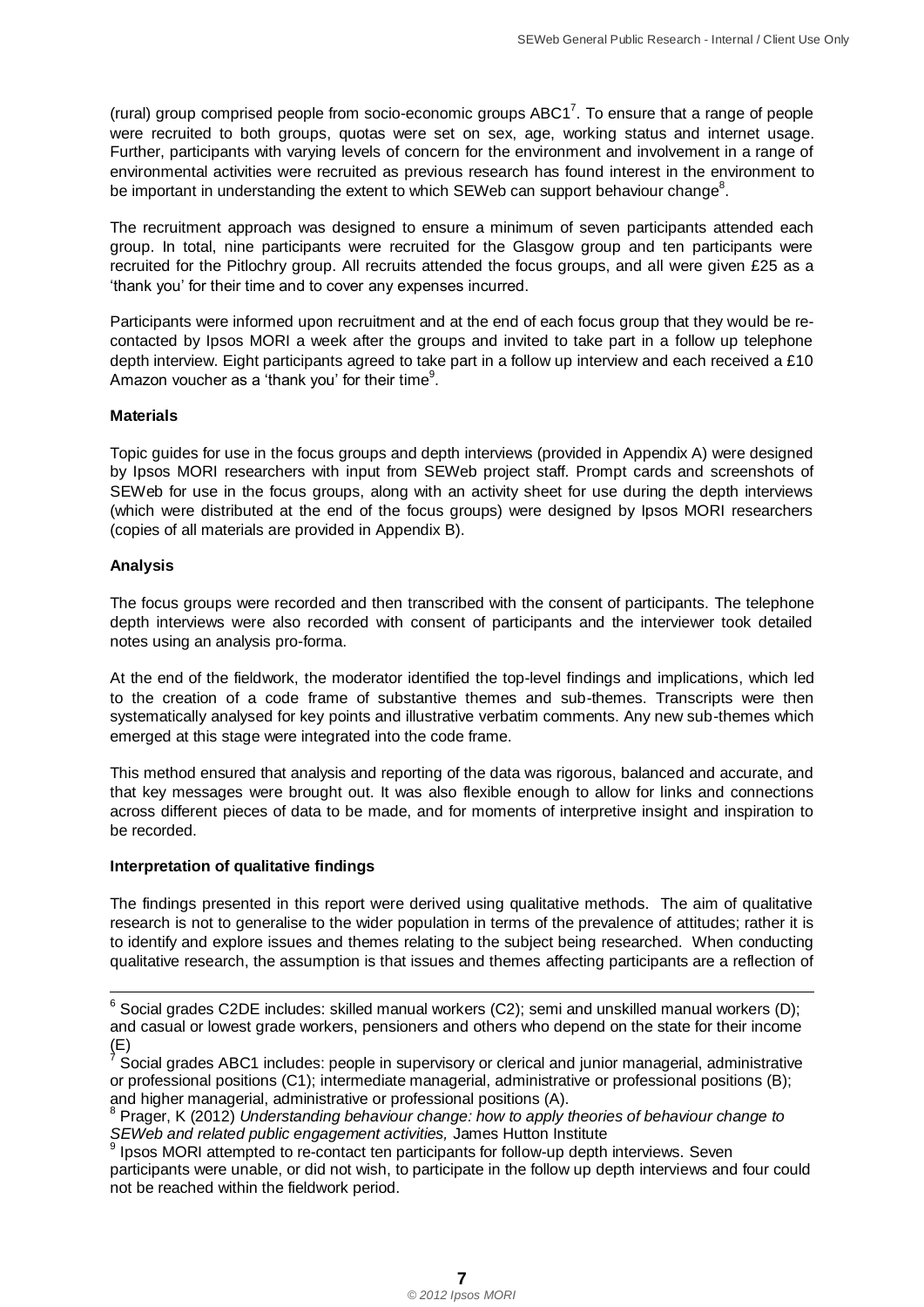issues and themes in the wider population. Although the extent to which these factors apply to the wider population or specific sub-groups cannot be quantified, the value of qualitative research is in identifying the range of different issues involved and the impact they can have.

#### **Structure of the report**

The next chapter presents the findings from the focus groups and depth interviews respectively. The final chapter summarises the key findings from both stages of the research and the implications of these for the ongoing development of SEWeb and related public engagement activities.

**All aspects of the study were carried out to the international quality standard for market research, ISO 20252.**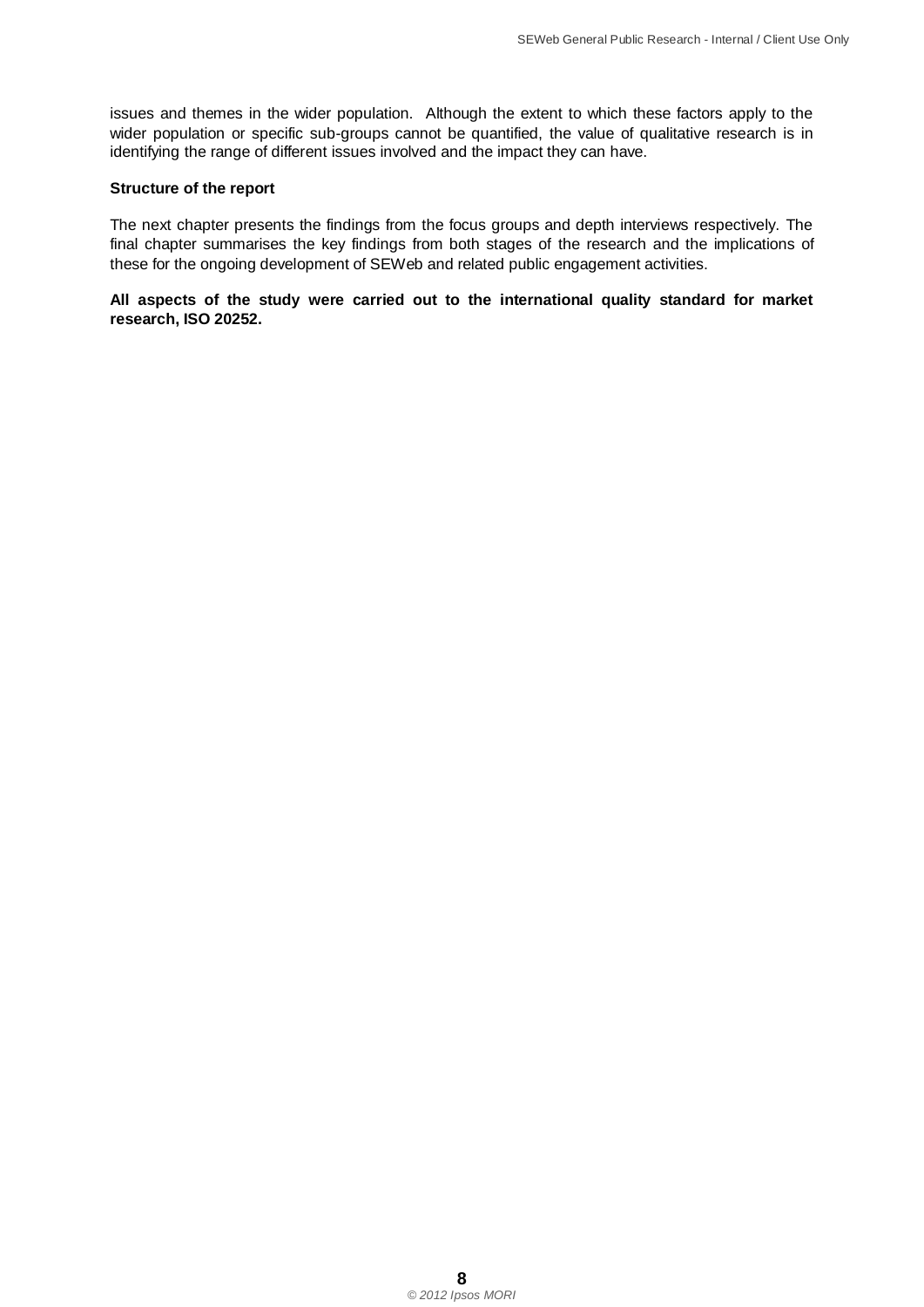## <span id="page-12-0"></span>Findings

## <span id="page-12-1"></span>**Focus Groups**

This section presents the findings from the focus groups. It begins by exploring general attitudes towards the environment, participants" engagement in environmental behaviours and the sources of information they had used to obtain information about the environment, before going on to explore initial reactions to SEWeb.

#### **General attitudes towards the environment**

To gauge the relative salience of the environment in participants" minds, the researcher presented them with a range of issues (as listed in appendix B) and asked them to rank these in order of personal priority. Both groups ranked the economy, inflation and unemployment as the most important issues. However, the relative priority assigned to the environment differed between the two groups. The environment was a very low priority for participants in Glasgow, who felt that issues such as crime, the NHS and education were of greater importance. However, in Pitlochry, the environment was considered to be more important than these other issues; in the main because the participants felt the high quality of education and healthcare, and low levels of crime in their area made these less immediate concerns. The fact that Pitlochry participants spent more time in the countryside than their Glasgow counterparts also had an important bearing on their ranking of the environment as an issue.

Still, participants in both groups perceived the environment to be something of an abstract issue that didn"t necessarily impact on their day-to-day lives, whereas; for example, inflation has a direct impact on their household budget. There was a clear sense in which they felt the environment would only become a top of the mind concern for them if something happened in their local area, such as flooding or the announcement of a new development on greenbelt land.

*"I think people aren't very aware of how big a difference our effort is making to the environment. For example, [by] separating rubbish, we don't really know… how much it is helping."*

(Male, C2DE, Glasgow)

*"Unless you saw a serious degeneration of the environment, you don't really think much about it... If it involved a sudden discharge of sewage it becomes top of your priority list."*

(Male, ABC1, Pitlochry)

Participants were asked to mention the first things that came to mind when they thought about the environment or environmental issues. Both groups began by mentioning global and national issues such as global warming, deforestation, flooding and pollution, before moving on to focus on specific local issues. However, there was a difference in the types of local issues discussed in the two groups. Participants in Glasgow identified issues such as dog fouling, fly tipping, litter and car fumes, which they felt had a major impact on the cleanliness of their local environment.

*"The fumes are awful. That's the one thing that hits me on the motorways, I've got to shut my windows, the fumes are unbelievable. So what's that doing to my children?"*

(Male, C2DE, Glasgow)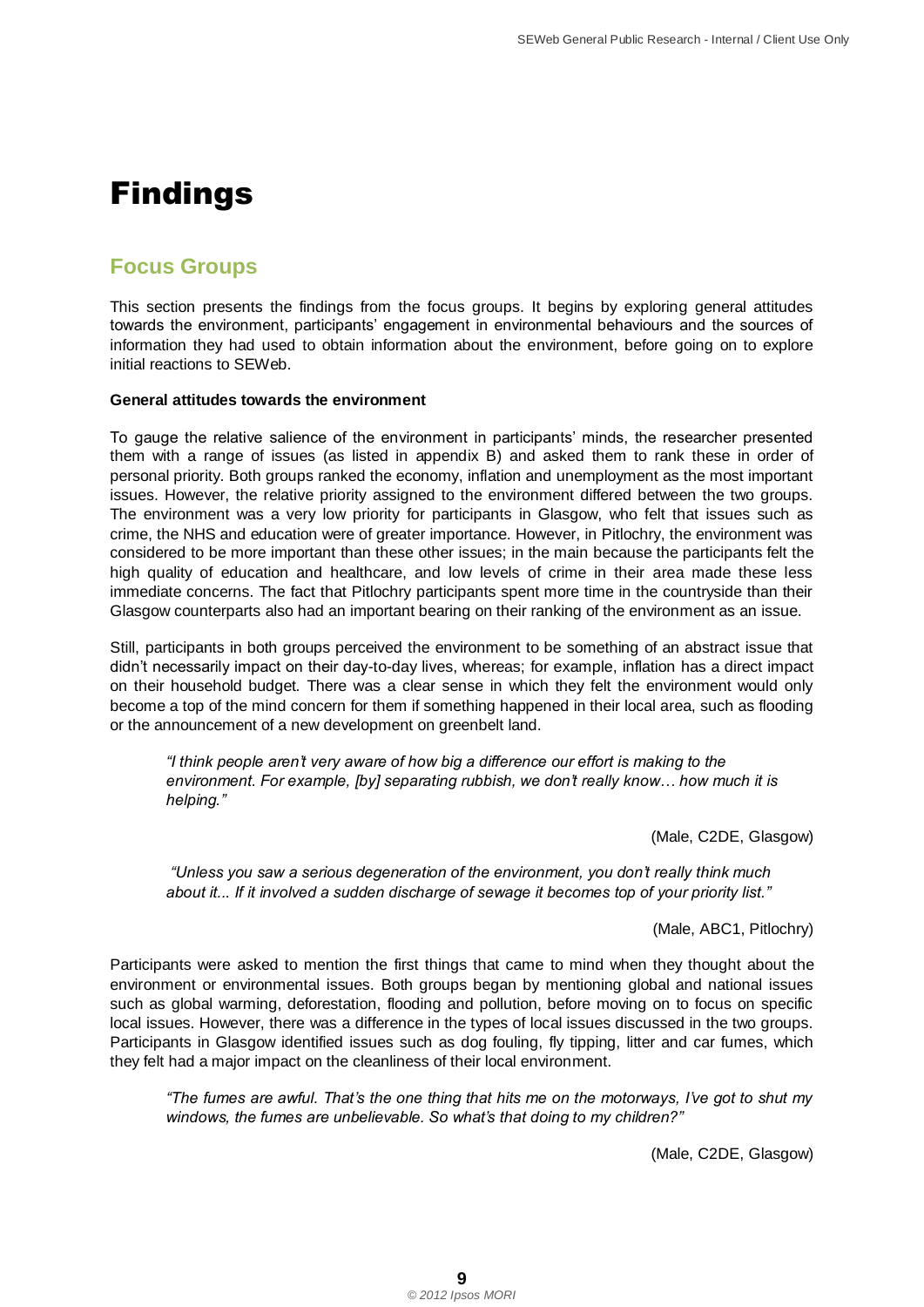Participants in Pitlochry were more concerned about developments on greenbelt land. They were clearly proud of their local environment and wanted to maintain its natural beauty but felt that the construction of housing, shops and roads, as well as wind farms and hydro-electric power stations, was spoiling the look of the area. These developments were also perceived to have resulted in more people living in the area, and consequently to increased pressure on resources (e.g. schools, healthcare) and road traffic. There was also concern about the impact of developments on tourism, which participants saw as a vital part of the local economy.

*"I've noticed going up to school [with my children] that, when we first came, it was really quiet and we would walk up, but now it's so busy because there is so much more building, so there is more car use and more traffic."*

(Female, ABC1, Pitlochry)

#### **Environmental behaviours**

 $\overline{a}$ 

In order to gauge current involvement in green behaviours, participants were asked, unprompted, what they did to help the environment. Similar to findings from previous surveys<sup>10</sup>, the environmental behaviour in which participants most commonly engaged was recycling. Indeed, all participants said that they recycled on a *daily* basis. However, there were differences in the ways the two groups framed their reasons for recycling. Participants in Glasgow tended to feel that they were *forced* to recycle through the introduction of fortnightly bin collections and a lack of storage space for waste (in their homes). In contrast, participants in Pitlochry felt that recycling had been *made convenient* through the provision of bins for different types of waste, along with kerbside collection services and communal recycling facilities.

*"If I didn't recycle, I wouldn't have enough room in my bin, so [I'm] forced into the situation. That's the only [environmental activity] I'm forced into doing."*

(Female, C2DE, Glasgow)

*"I put out two brown [recycling bins] and two blue [recycling boxes] every fortnight and [the Council collect it], so there is no problem and [the bins] are free."*

(Male, ABC1, Pitlochry)

Some participants discussed reducing their car use and choosing to walk or use public transport, particularly for short journeys to shops or work. However, as the discussions progressed, it became clear that the main motivation for this was reducing fuel costs rather than concern for the environment. Most participants said that they would like to reduce their car use, but were dissuaded from doing so by a lack of viable alternatives. Public transport was considered too expensive, unreliable and inconvenient, while cycling was considered too dangerous due to a lack of safe cycling routes. Participants in Pitlochry also mentioned that living in a rural area meant distances between amenities and towns were much greater and using their cars made it easier, quicker and cheaper to get around.

*"It's all right to say if you cycle but they need to make the road safer to cycle. I tell you, I wouldn't take a bike out on any of those roads."*

(Male, C2DE, Glasgow)

*"Public transport is terrible up here. For the likes of going to Perth, I drive to Perth because it's cheaper than taking the train and the bus takes too long."*

(Male, ABC1, Pitlochry)

<sup>10</sup> [http://www.scotland.gov.uk/Publications/2009/03/05145056/0;](http://www.scotland.gov.uk/Publications/2009/03/05145056/0) SEPA (2012) *Scotland's Environment Website: February and March 2012 population survey*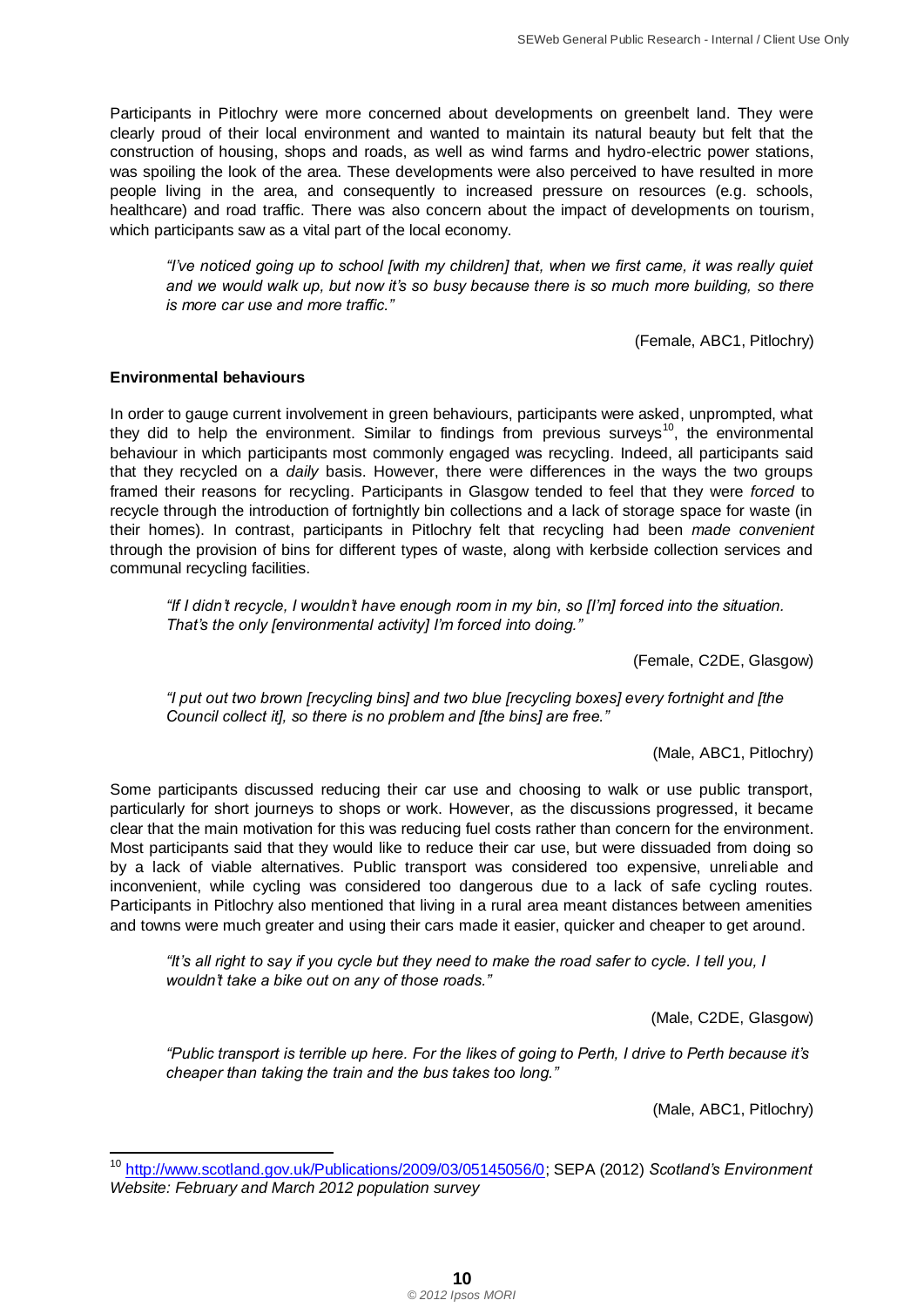A small number of participants had used car sharing schemes. One participant was able to organise this through his employer who had created a section on the company website to encourage employees to car share, while another participant discussed car sharing with other parents whose children attended the same football training sessions. Participants were generally keen on the idea of car sharing and felt it should be encouraged. However, they also expressed concerned that it could have implications for their car insurance; for example, in the event that they were involved in an accident while giving others a lift.

Other environmental activities in which some participants engaged included improving energy efficiency in their home by using energy efficient light bulbs, switching appliances off when not in use and picking up litter. A small number of participants had explored the potential to install microrenewable energy products at home. Again, however, and consistent with findings from the Scottish Environmental Attitudes and Behaviours Survey<sup>11</sup>, the primary motivations for these behaviours were considerations of convenience and cost, rather than concern for the environment.

#### **Barriers and facilitators to engagement in environmental behaviours**

Participants were presented with cards displaying six specific environmental behaviours – recycling; using energy efficient light bulbs; reducing car use; buying seasonal produce; getting involved in environmental monitoring; and getting involved in local community activities to protect the environment – then asked:

- whether they engaged in these already
- **F** if not, whether they would be interested in doing so
- **•** how they would go about getting involved

As previously discussed, all participants recycled and some had also used energy efficient light bulbs or attempted to reduce their car use. A minority had participated in environmental monitoring – mainly counting the number of birds in their garden – or had taken part in locally organised activities to protect the environment (e.g. community litter picks and cleaning up local riverbanks). No participants said they avoided buying food that was not in season.

It was clear that participants" propensity to engage in the behaviours was influenced by five key factors: convenience; cost; level of interest; information; and perceptions around personal efficacy to influence environmental improvements.

#### *Convenience*

Convenience was the key factor influencing participants" propensity to get involved in the behaviours. As discussed previously, the main reason participants recycled their household waste was because the provision of bins for different types of waste and kerbside collection facilities had made it easy to do so or because the alternatives had been made inconvenient. Conversely, participants were less likely to adopt, or be interested in adopting, behaviours that they perceived to be inconvenient. Specifically:

- they said they would not avoid buying food that is out of season because, due to the growth of imports and advancements in food transportation and storage, they now expect to be able to eat what they want when they want to and that it would be inconvenient to have to restrict their purchasing behaviour in the face of so much choice
- there was a reluctance among participants to get involved in environmental monitoring or local activities to protect and improve the environment due to the time commitment involved, which

 $\overline{\phantom{a}}$ <sup>11</sup> <http://www.scotland.gov.uk/Publications/2009/03/05145056/0>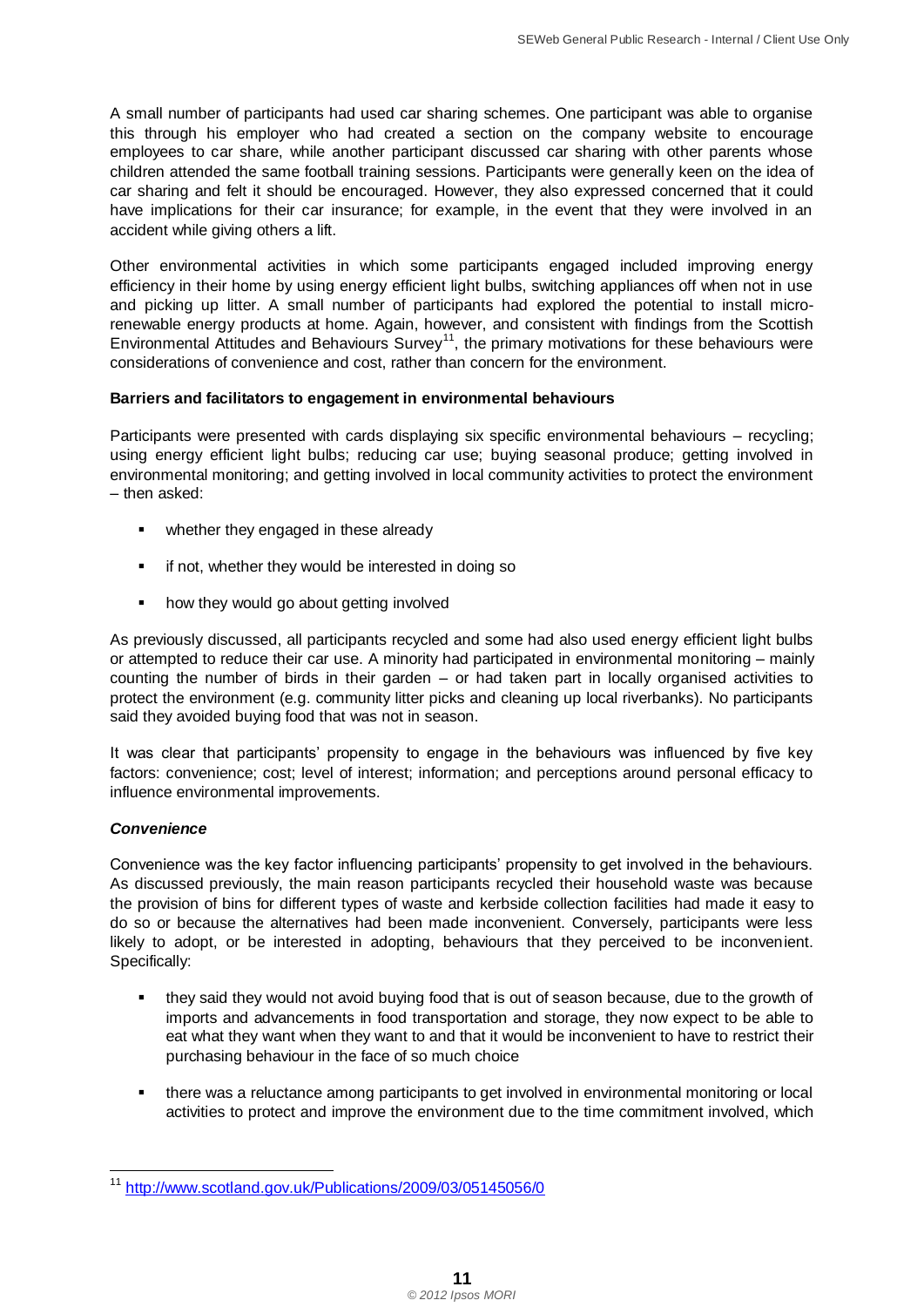they felt would have too much of an impact on their ability to fulfil their work, family and other commitments

Reflecting this, participants often commented explicitly that environmental behaviours had to be made as convenient as possible to encourage people to adopt them.

*"[Activities] must be simple because if we don't simplify tasks for people [they won't do it]. People are selfish, we know that we don't do [tasks] for nothing."*

(Male, C2DE, Glasgow)

#### *Cost*

Reflecting concerns, discussed at the beginning of this chapter, about the economy and the impact of inflation on household budgets, cost was a key consideration for participants, particularly in relation to the use of energy efficient light bulbs and reducing car use. Participants considered energy efficient light bulbs to be a lot more expensive than standard light bulbs and didn"t feel as though they saw any cost benefit to using them through lower electricity bills. Similarly, as mentioned previously, public transport was perceived to be too expensive to be considered a viable alternative to car travel. Participants indicated that they would like to do more to help the environment through these activities but alternatives would have to be cheaper than they currently are.

#### *Level of interest*

Participants' level of interest was a key determinant of their likelihood to be involved in, or willingness to get involved in, environmental activities. This was particularly the case in relation to activities that require a greater amount of commitment, with most participants saying that they would never be interested in getting involved in measuring aspects of the environment or in locally organised activities to protect or improve the environment. Their work and family commitments and their other interests were clearly higher priorities for them and took up most of their time.

The minority of participants who *had* been involved in environmental monitoring or locally organised activities said they had done so out of interest generated from watching television programmes, such as *the One Show* and *Country File*, or to help their children with school projects. Although these participants said that they had enjoyed getting involved, there was a clear sense in which they saw it as a "one-off" experience and not something they would do regularly.

Among most participants, there was a view that environmental monitoring, in particular, would mainly be of interest to children, either as part of school projects or through organisations such as the Scouts and the Girl Guides.

#### *Information*

A lack of information was another reason participants gave for not adopting environmental behaviours. For example, they often said that they do not buy seasonal produce because they do not know when particular foods are and aren't in season (in large part because they have become accustomed to being able to buy most food all year round). A lack of information was considered to be particularly problematic in relation to environmental monitoring and locally organised activities. Specifically, participants felt they did not have enough information about:

- **•** how to get involved in these things they often felt overwhelmed by environmental issues and simply did not know where to start or which organisations to contact to get involved
- what they could do most did not know what they could do to measure the environment or where to submit any data collected, nor did they feel they had enough information about the type of local activities taking place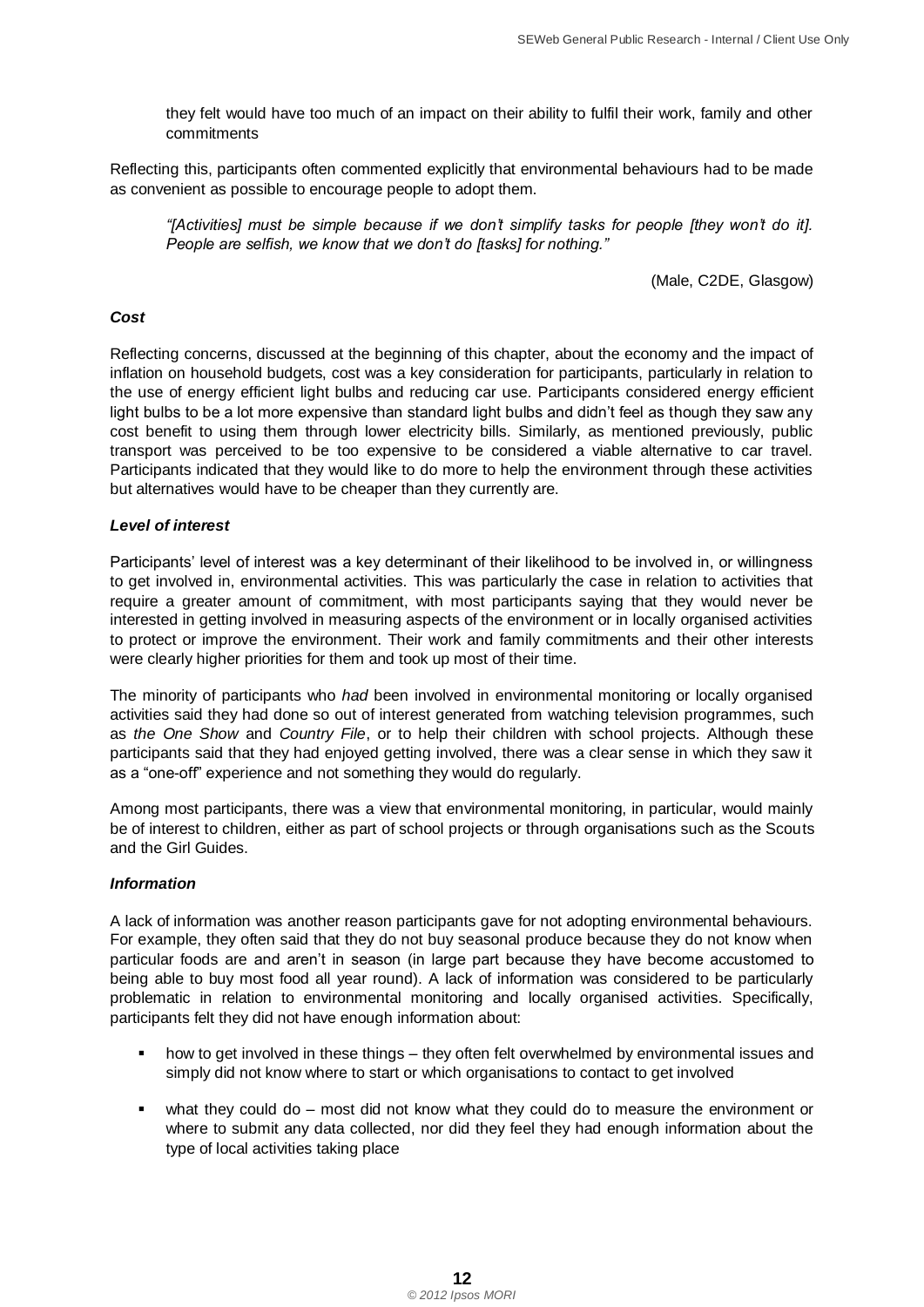where and when they could get involved – although some participants were aware of local activities, they did not know who was responsible for organising these or when and where activities take place

#### *Efficacy*

In addition to the themes outlined above, participants were often unable to see how their actions could make a difference, given the scale of environmental challenges facing Scotland. Related to this, they often commented that, although they were happy to do "their bit", factors outwith their control often made their efforts appear futile. For example, the minority of participants who had taken part in locally organised activities had become disheartened because the improvements they had made could not be maintained – one participant described how he had assisted in cleaning up litter on the banks of a river, only to return a few weeks later to find it was a mess again.

#### **Sources of information about the environment**

To provide context for discussions around SEWeb, participants were asked from which sources they currently receive information about the environment. Their primary source was the media, mainly TV, radio and newspapers. In addition, parents said that they received information via their children who shared what they had learned about the environment at school when they got home.

Most participants had never proactively looked for information about a specific environmental issue. When asked where they *would* look if they were seeking information, they tended to say the internet, particularly the website of their local council. Other online sources mentioned spontaneously by participants included Google, the Scottish Government website, the SEPA website or the websites of local organisations (e.g. Pitlochry in Bloom or local rotary clubs). A couple of participants said that they would look for information at their local library, GP"s surgery or on local information boards.

The main reasons participants gave for considering these various sources were:

- trust most participants felt that councils and public bodies were duty bound to provide factual information, which engendered a greater degree of trust in these websites
- ease of use participants felt the websites cited and particularly Google were easy to use
- the provision of links participants often used particular websites (especially their local council website and Google) because they regarded them as useful sources of links to other websites that would provide more specific information

A small number of participants in each group *had* proactively looked for information on a specific environmental issue, either out of personal interest relating to a hobby or because of an environmental issue that affected their home – for example, one participant sought information about the management of woodland used in the production of timber because he often went walking through forests and wanted to know how the land was managed, while another sought information about Japanese Knotweed, which had been growing on her property. Again, the first port of call for these participants was the internet, where participants either used Google to search for key terms or went direct to their local council"s website and then used relevant links to find the information they were looking for.

Participants were presented with a list of public bodies, including some of the SEWeb partners, (the list can be found in appendix B) and asked whether or not they would consider these as potential sources of information about the environment. While almost all of the bodies were considered potential sources of information, participants did differentiate between them in terms of the type of information they would be able to provide. The Scottish Government, local councils and SEPA were considered as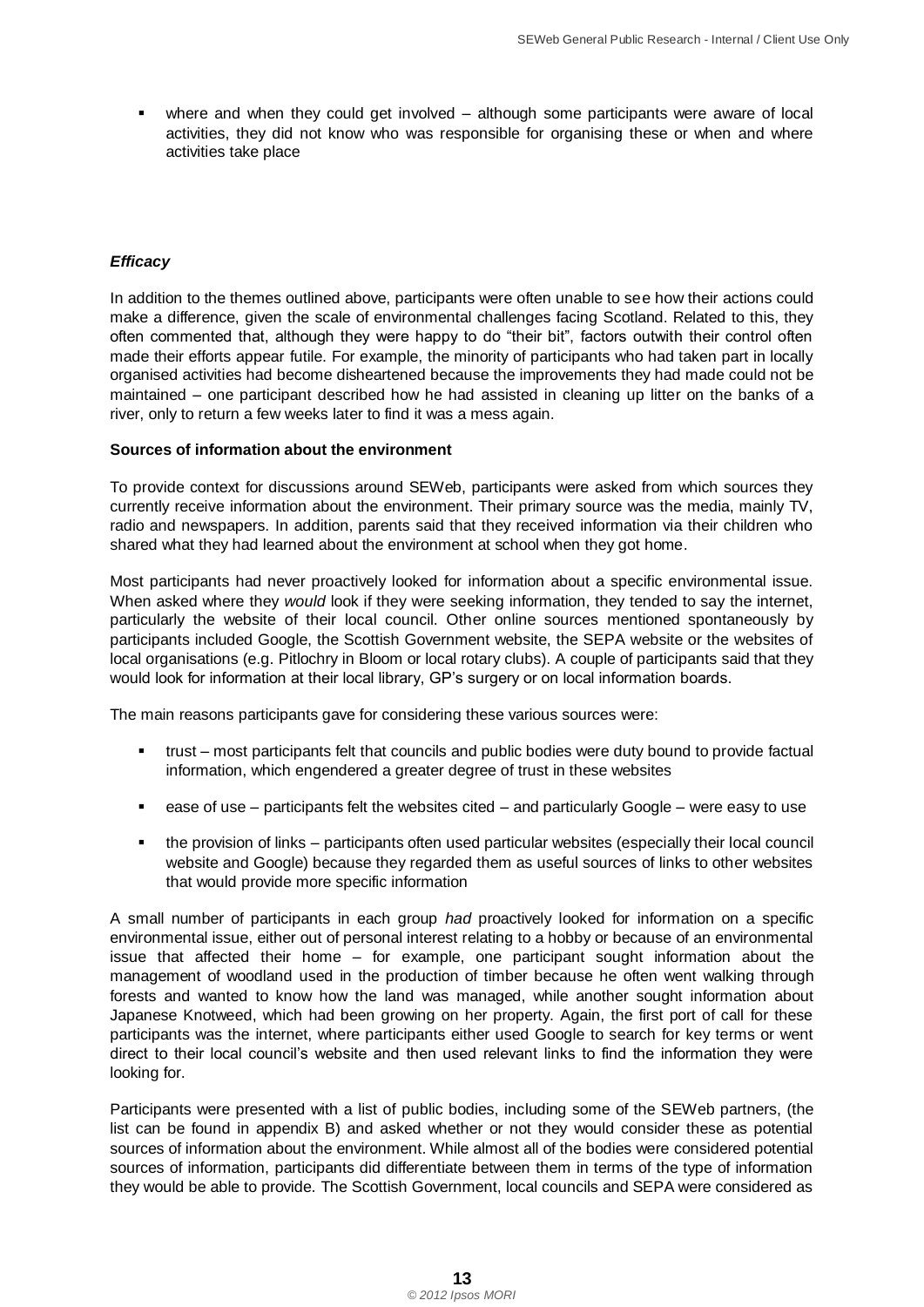sources of general information about the environment, while the Forestry Commission and SNH were considered as sources of more specific information relating to their respective remits. There was very little awareness of the British Geological Survey among participants.

Although participants said they would use the Scottish Government as a source of information, views were mixed around the trustworthiness of the organisation. Some participants felt that the Government could be trusted, but were careful to make a distinction between factual or technical information it might provide and public relations type materials, which they felt would be biased towards endorsing Government policy. Other participants did not trust the Scottish Government at all, believing it is corrupt and only provides information that suits its own vested interests. Trust in the other organisations was generally high.

#### **Perceptions of SEWeb**

Participants were given a brief demonstration of the SEWeb website, which included viewing the homepage and a selection of other pages within the site. They were encouraged to suggest sections of the website they would like to view.

#### *Initial reactions*

Initial reactions to the SEWeb homepage were mixed. Most participants liked the look of the website, commenting that it appeared "professional", "clean", and "attractive" with clear headings along the top of the page and interesting sections, such as "Latest News" "Citizen Science" and "What"s in my backyard?". In relation to the "Latest News" section specifically, participants commented that the website appeared to contain information that was current and updated regularly, adding that they often find it very frustrating when they visit a website only to find out of date information.

*"Sometimes you read something and there is no date on it. You think it was [from] yesterday but it's from two years ago. So the fact that [SEWeb] [has dates], if there was something you wanted to know, you would assume that if you went [to SEWeb] it would be there as the most recent thing."*

(Male, ABC1, Pitlochry)

However, some participants were critical of the homepage, perceiving it as "boring" and too text heavy. They felt that the amount of information would discourage them from going further because they would have to spend a lot of time searching for the information they wanted. Furthermore, a small number of participants in Glasgow expressed a strong dislike for the colours used on the home page, particularly the green and blue text used in the "Latest News" and "Quick Links" sections respectively, which they found difficult to read.

*"They want something with a colour scheme in it but for a lot of people I would say that's a really bad website to go on… the text should be plain black."*

(Female, C2DE, Glasgow)

#### *Perceptions of SEWeb's target audience*

The consensus among participants in both groups was that the website was primarily aimed at adults and secondary school children but there were differing views as to whether or not this was appropriate.

Participants in Pitlochry thought adults and secondary school children were an ideal target audience due to a perceived lack of alternative sources of information about the environment appropriate for this audience. It was felt that SEWeb offered a "refreshing" change from other environment websites because it does not appear to patronise users by "dumbing down" information or "preaching" about what they should be doing to help the environment. They particularly liked being given facts about the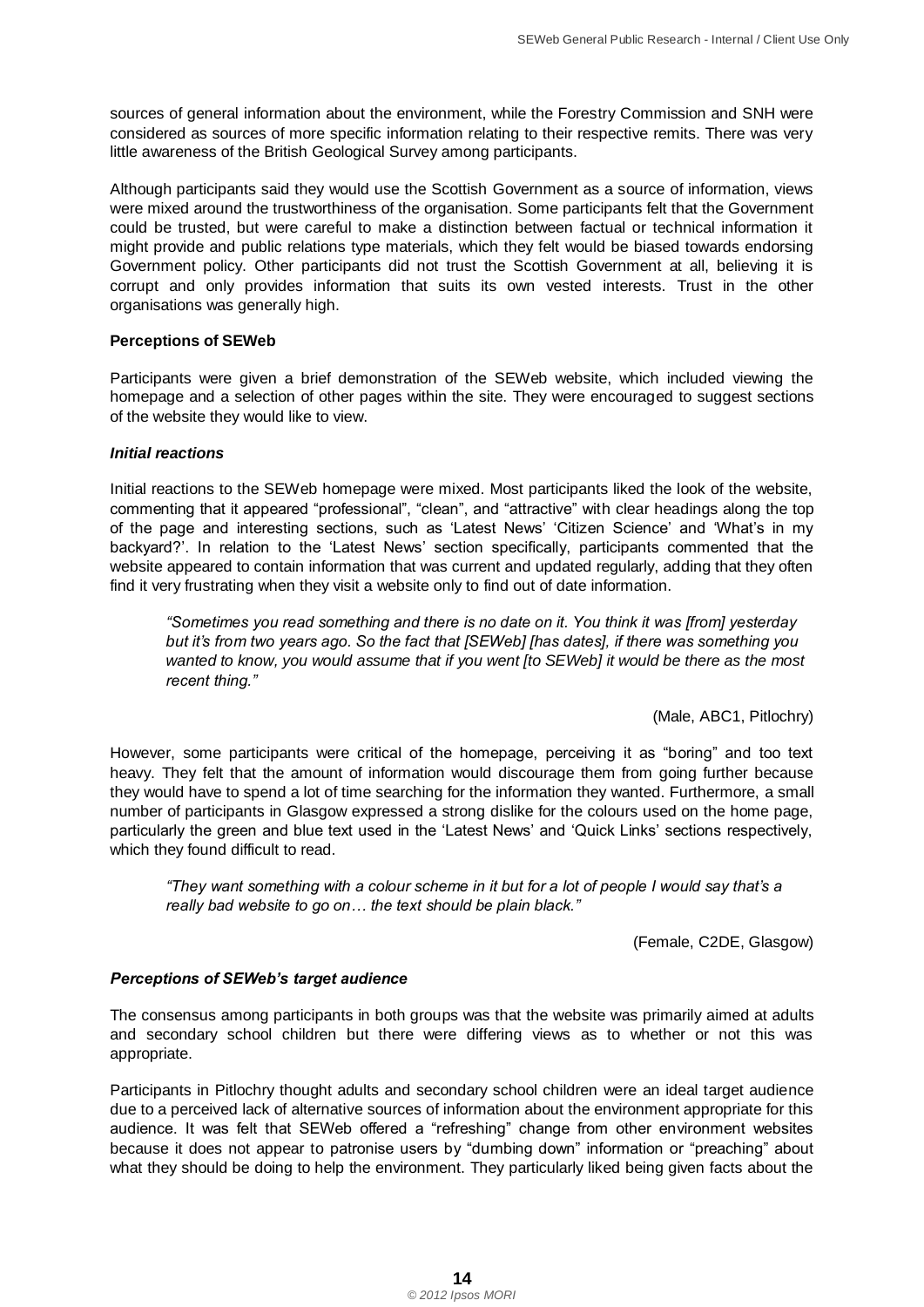environment that enable them to make up their own minds as to whether or not they needed to take action.

*"It seems more [about the] natural environment. Quite a lot of what we were discussing earlier*  was round about saving money and money saving things. This doesn't really seem to be at all *based along those lines."*

(Female, ABC1, Pitlochry)

However, participants in Glasgow felt that adults and young people were the wrong target audience for SEWeb and that it should be aimed more at children. This was based on a belief that it is more important to educate children about the environment in order to promote behavioural change in the future and that, in any case, parents often learn about the environment through their children. There was a suggestion that reducing the amount of text on the homepage and including games, competitions and videos would make the website more appealing to children.

*"Most websites, environment sites, what they do is [have] the main information and normally have a section for kids, which is not [on SEWeb]. There's nothing there to say kids can go to learn about the environment. It's mainly aimed at adults, especially the writing, the way it's worded; there is too much on it."*

(Female, C2DE, Glasgow)

#### *Aspects of the website participants liked most and least*

There were three aspects of the website that particularly appealed to participants on initial viewing – the "Latest News" section, the "What"s in my backyard?" feature and the range of links provided.

As mentioned previously, a feature participants said they looked for in a website is up-to-date news. As such, they were reassured that the "Latest News" section contained news from the previous week, which showed that it was updated regularly. The diversity of the news stories, and particularly the inclusion of both national and local stories, was also well received.

Participants displayed a strong interest in the 'What's in my backyard?' feature and the ability to find information that was relevant to where they lived. Although there was interest in what was happening throughout Scotland, participants expressed a strong desire for local information on: environmental issues that affect their area; locations of particular interest (such as historic buildings or locations where particular wildlife could be found); maps and walking and cycling route guides; and local activities and initiatives in which they could get involved.

The range of links provided by SEWeb also appealed to participants. As mentioned previously, participants liked using links as a direct way of finding information, either on other pages within a website or on relevant external websites. The internal and external links on SEWeb were perceived by participants to be very clear and to offer an easy means of navigating around the website or of finding other websites that could provide additional information. Participants also felt it important that SEWeb should have a good search function to make it easy for people to navigate the website (there was insufficient time during the focus groups for participants to assess the search function fully).

A small number of participants in both focus groups felt that SEWeb was "trying to do too much" and appeared to lack focus. In particular, the breadth of topics covered led them to infer that the website was a "jack of all trades, master of none" and they struggled to work out who would use it. These participants went on to say that they would like to spend more time viewing the website in order to make a more informed assessment of it.

#### *Suggestions for improving SEWeb and raising awareness*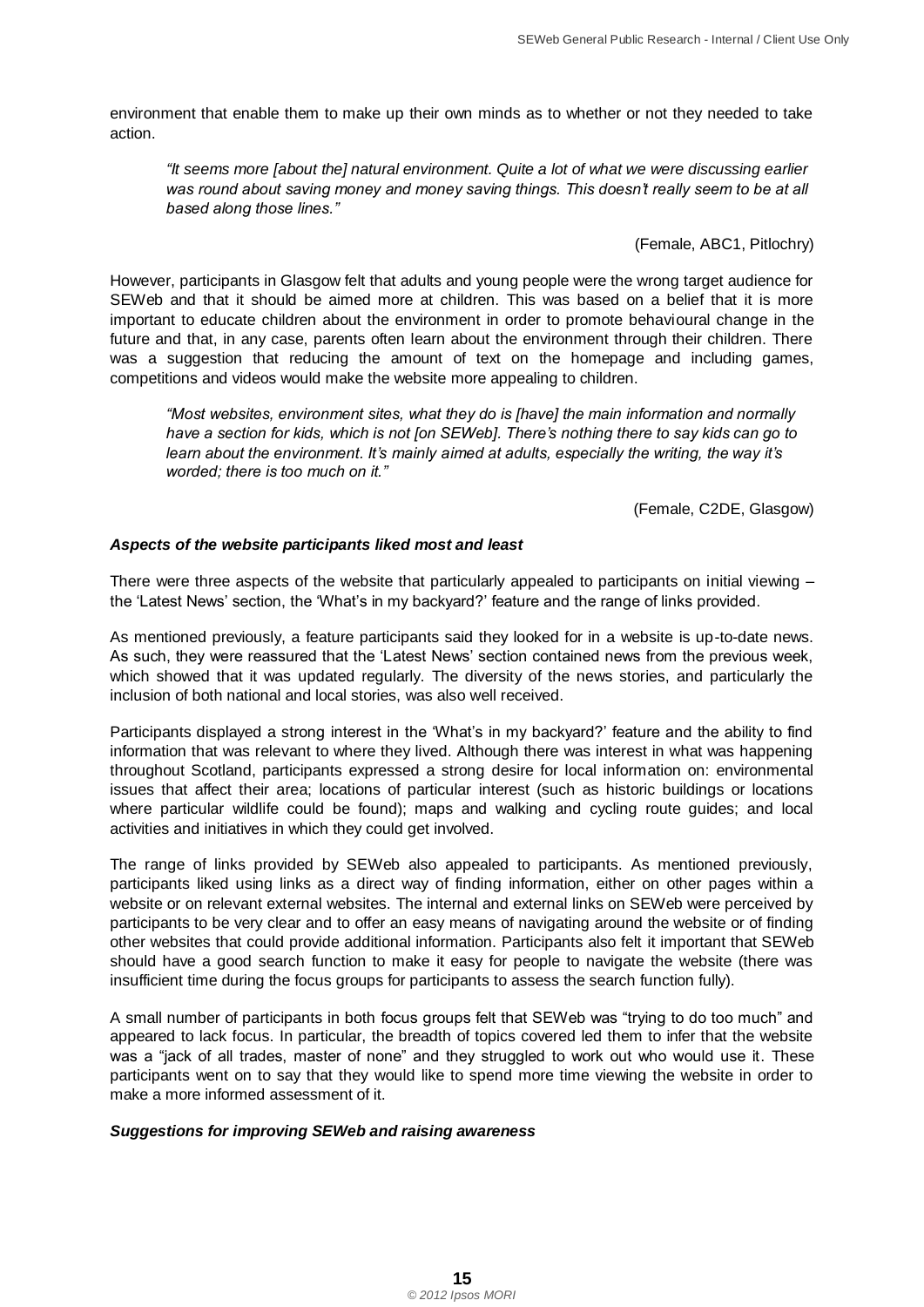Participants found it difficult to provide suggestions for improvements based on their first impressions of the website. Instead, they considered aspect of other websites that they liked and discussed suggestions for features that could be incorporated into SEWeb, such as:

- interactive elements: participants felt that including a range of interactive elements would encourage people to spend more time on the website and help them engage with the information. Suggested interactive elements included:
	- $\circ$  a facility to input data and information collected through environmental monitoring activities
	- $\circ$  a function that would allow users to interact with experts in particular fields, such as live question and answer sessions or an FAQ section that was updated with users questions and responses from experts
	- $\circ$  blogs written by experts and people working in related industries, such as forestry and farming, to provide an insight into the day-to-day impacts of environmental problems and the ways in which these are being addressed
	- $\circ$  games and activities to encourage younger people to engage with the website and learn about environmental issues
- videos: participants suggested that videos might be an effective way of distilling some of the information provided on the website whilst providing visual stimulus that may make it easier for some people to gain a better understanding of environmental issues
- **•** local news: participants felt that the website could include a section that provided local news, either based on regions of Scotland or local authorities, and that this should include news stories as well as information about local initiatives and activities, with relevant contact details, to encourage people to get involved

A prevailing view among participants was that raising awareness of SEWeb among the general public could prove difficult. While, media advertising was suggested as a way of raising awareness, participants felt that most people would just ignore advertisements. Instead, participants suggested more targeted campaigns to raise awareness, such as the use of TV programmes that are watched by people with an interest in environmental issues (e.g. Country File), or in magazines devoted to particular activities and interests, such as cycling, walking and fishing publications. Further suggestions included links from local council websites, partner websites (e.g. Forestry Commission and SNH), tourist information websites and the websites of environmental pressure groups. Participants also thought that, once people begin using the site, word of mouth would help raise awareness because users would share the information with others with similar interests.

### <span id="page-19-0"></span>**Follow up depth interviews**

At the end of each focus group, participants were asked to visit the SEWeb website in their own time, and particularly the "Our Environment" section of the website and related sub-sections (the "Overall Summary" and three "Topic Sections" of their choice). They were given an activity sheet to record their immediate reactions to, and any other thoughts about, each of the sections. During the follow up interviews, the interviewers probed for these reactions and thoughts.

#### **Overall perceptions of the 'Our Environment' section**

On the whole, participants were very positive about the "Our Environment" section and described the appearance of these pages as being "very professional", "attractive", "clean looking" and "bright". Particular mention was made of the way the pages were laid out – which was perceived to be very clear and user-friendly – and of the comprehensive range of topics covered. There was a consensus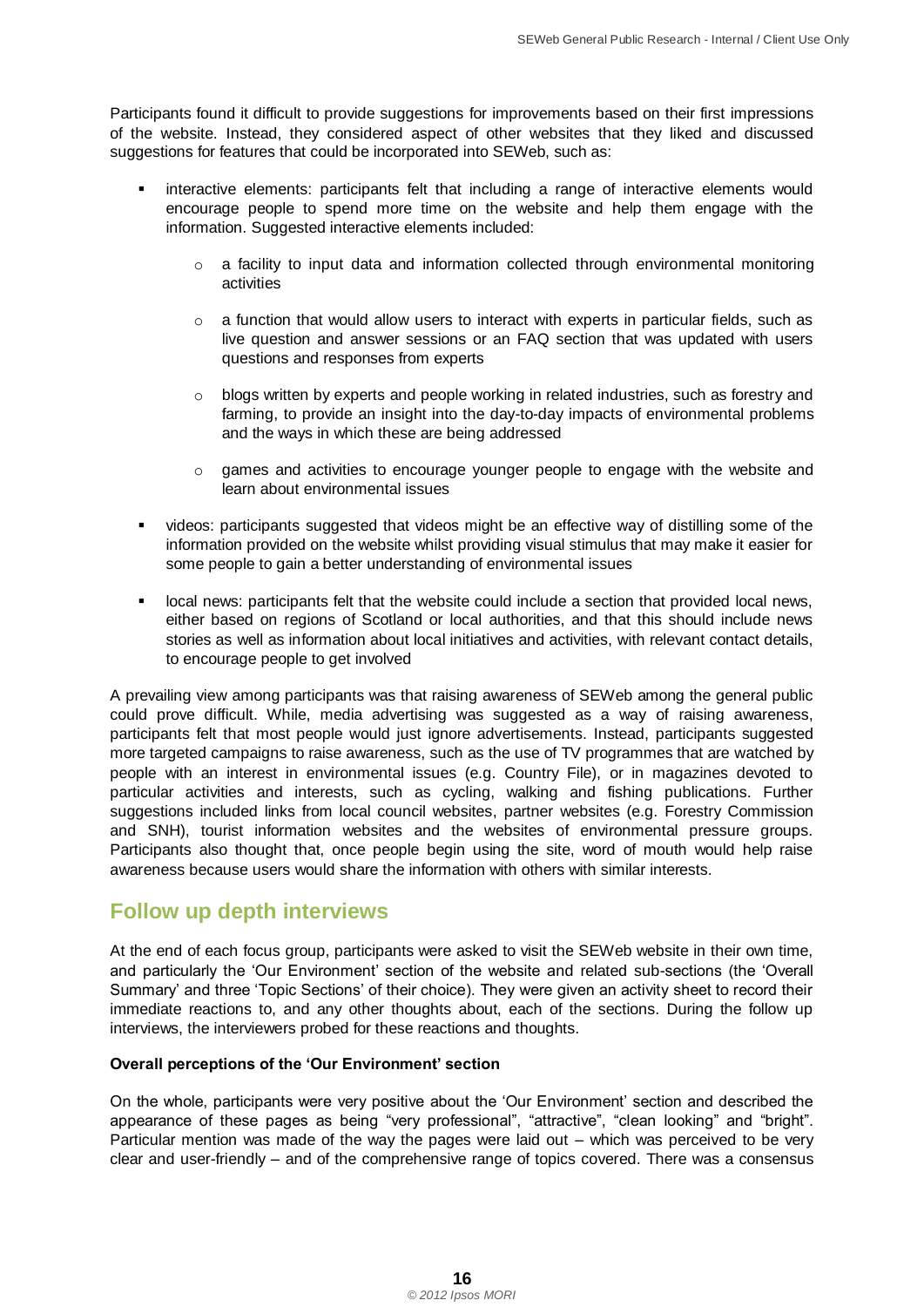that the "Our Environment" section had been created by environmental professionals, and this clearly engendered a great deal of trust in the information provided.

#### **Perceptions of the 'Overall Summary' and the key messages**

Participants felt that the "Overall Summary" section provided a useful overview of Scotland"s environment and the main challenges it faces. Further, it was felt that the section made environmental issues appear more "interesting" and "engaging", with one participant moved to comment that there is "more to the environment than people think".

The key messages that participants took from the "Overall Summary", and with which they were in broad agreement, were:

- Scotland"s environment is a national asset and needs to be maintained
- there is a need to take a professional approach to improving Scotland"s environment
- people across Scotland need to "do their bit" to help protect the environment
- **PEOPLE 20 FOR 10 FOR 10 FOR 10 FOR 10 FOR 10 FOR 10 FOR 10 FOR 10 FOR 10 FOR 10 FOR 10 FOR 10 FOR 10 FOR 10 FOR 10 FOR 10 FOR 10 FOR 10 FOR 10 FOR 10 FOR 10 FOR 10 FOR 10 FOR 10 FOR 10 FOR 10 FOR 10 FOR 10 FOR 10 FOR 10 F**

As a result, participants perceived the purpose of SEWeb as being to: raise awareness of environmental issues among the public; provide information about the issues affecting Scotland"s environment; and involve the public in improving and protecting the environment. This suggests that SEWeb"s intended function is being fulfilled and communicated effectively.

Still, one participant felt that the statement: (currently at the bottom of the "Overall Summary" page) "*Over the next three years through this website we will be increasing the opportunities for you to get involved with Scotland's environment'*, should be moved to the top of the page to make the aims of the website clearer and to encourage people to get involved.

#### **Perceptions of the Topic sections**

Participants were asked to view three different "Topic" sections of their choice. During the interview, the interviewer asked which topics they had viewed and selected one to focus on, ensuring that a range of topics were covered across the interviews. Participants were asked to comment on a number of aspects across each of the sections they viewed, including layout, content, and language. Perceptions around the trustworthiness and balance of the information were also explored.

#### *Layout*

As mentioned above, participants were impressed by the layout of the pages within the "Our Environment" section. They particularly liked the way in which each of pages appeared to follow the same template, contending that this made it very easy to find information and added to the professional appearance of the site. They particularly liked the way in which the information was "layered" through the provision of a synopsis summarising the main issues, followed by clear links to more detailed information.

Participants said that the headings and sub-headings were very clear and helped to break the information down into manageable chunks. They also felt that the headings made it very easy to navigate around the website and quickly locate information they were interested in. Navigation was considered to be further aided by the available links, both in the navigation bar on the left hand side of the screen and within the text, which participants perceived to be very intuitive – although one person felt that the pages were missing a "back" button to return to the previous page.

*Content*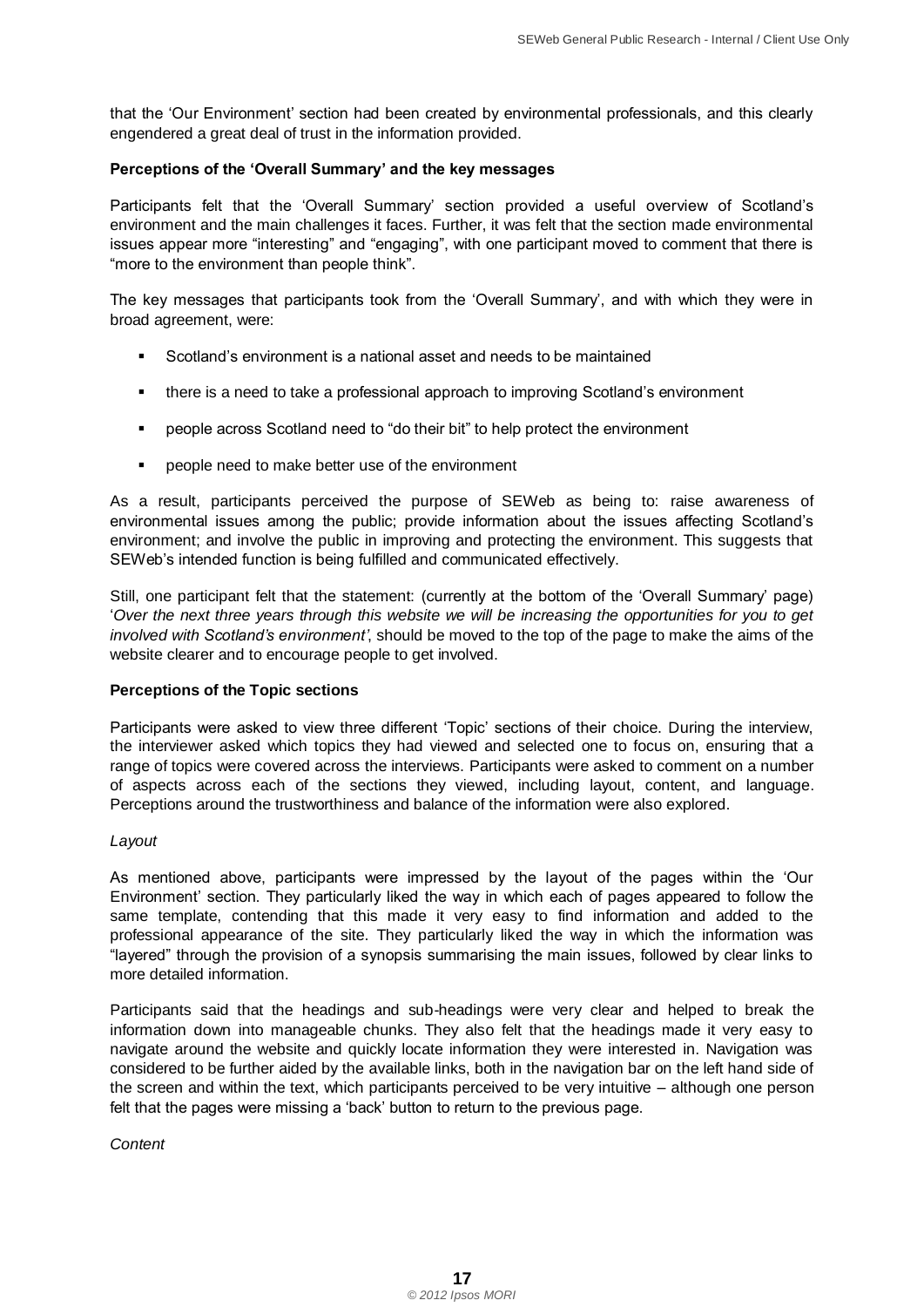All participants felt that the information provided in the "Our Environment" section was extensive and covered the whole "spectrum" of topics they would expect to find. Some participants were very impressed by this breadth and depth of information, contending that it made the "Our Environment" section a valuable resource for anyone looking for information on environmental issues. One participant said that he was "pleasantly surprised" to find so much information on a new website as he had expected to find sections that were "under construction".

However, other participants felt that the "Our Environment" section provided "too much" information, which they found to be, "overwhelming", "too long-winded" and "distracting". They commented that it took too long to read the information provided, which would not be convenient for people with busy lives, and that the information could be provided in more "bite-sized" formats. Presenting information using bullet points, particularly in the "Built Environment" section, was perceived to be a good way of breaking down text. One participant noted that the pages could have contained more images or charts to break up the text.

Participants felt that images used throughout the 'Our Environment' section were "attractive", "interesting" and "relevant" to the topics. The images were also perceived to aid participants" understanding of the topics and navigation throughout the section.

#### *Language*

Most participants described the language used throughout the "Our Environment" section as "clear", "easy to understand", "highly readable" and "straight to the point". They felt it was written in plain English and pitched at a good level, as opposed to being too technical or, conversely, too patronising. One participant commented that the language was consistent throughout the section and appeared to follow a "house style". They felt this added to the "professional" feel of the site.

However, a couple of participants felt that the language was "too wordy" and "dry", reminding them of school textbooks. As a result, they suggested that the text should be shorter and "punchier" to make it both easier for readers to digest and generally more appealing.

One participant also thought that the font was too small and difficult to read.

#### *Trust and impartiality*

Participants had a high level of trust in the information provided on the site. This primarily reflected their perception that the partners involved in creating and developing SEWeb are "reliable" and "authoritative" sources. In addition, it was felt that the information was provided in a neutral way with an emphasis on facts. In particular, participants viewing the "Air and climate", "Built Environment" and 'Resources' sections commented that the provision of evidence to support statements increased their confidence in the information.

#### **Perceptions of the summary diagrams**

Perceptions of the summary diagrams were mixed. Some participants were very positive about them, describing them as "easy to understand", "clever" and "concise". They felt the diagrams explained "in a nutshell" how each aspect of the environment had changed over time. In contrast, other participants described the diagrams as "boring", "confusing" and "difficult to interpret". The arrows in the diagrams and, specifically, what these represented, appear to be the source of particular confusion.

All participants, including those who were generally positive about the diagrams, said that they had to read the explanation in order to understand fully the information being conveyed. Indeed, some participants commented that they had to read the explanation a number of times. Additionally, while most participants located the explanations relatively easily, some suggested that the links would be easier to locate if they were bolder or incorporated an icon.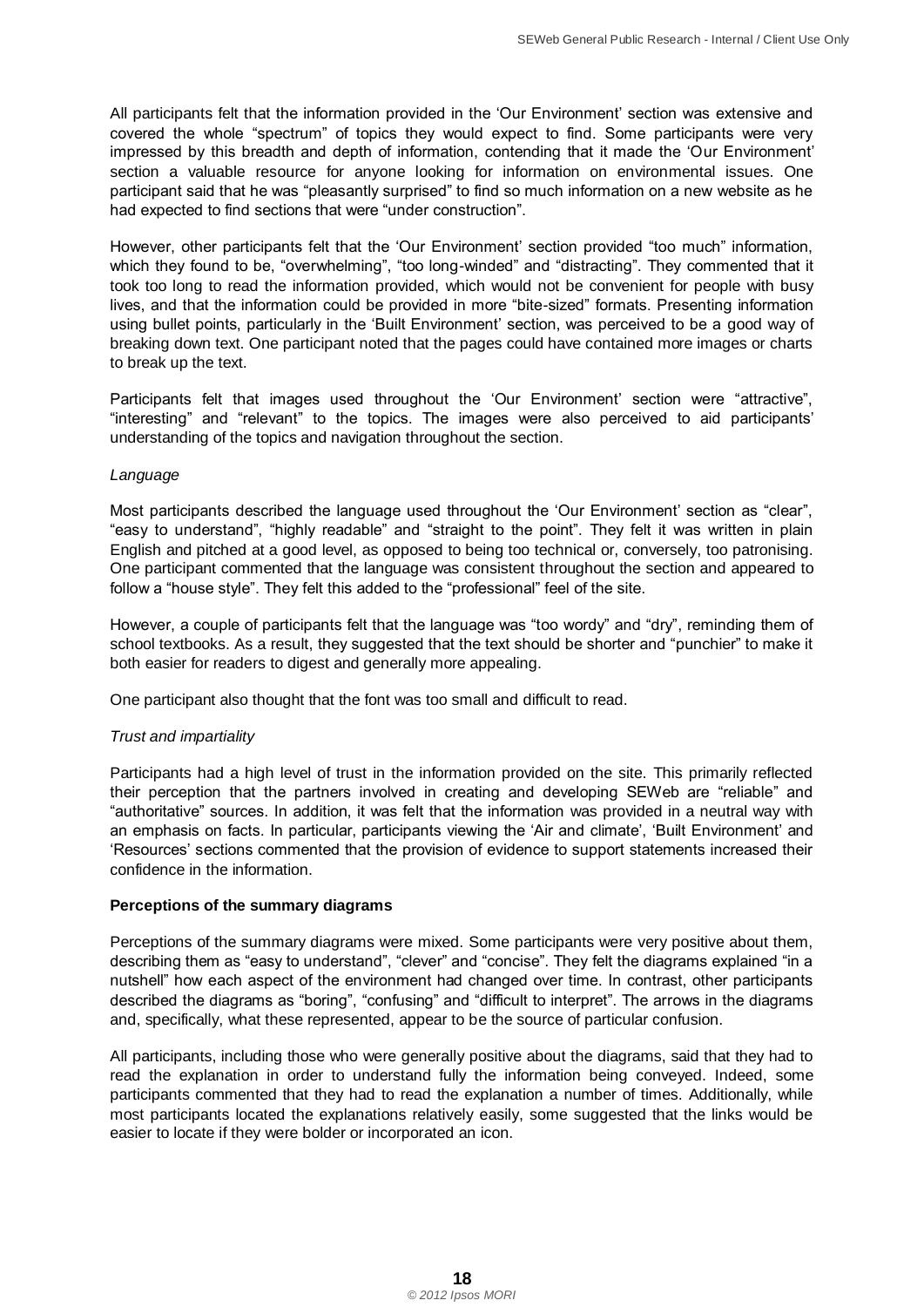Again, participants had a great deal of trust in the information provided in the summary diagrams, attributing this to: the overall professional look of the diagrams; the fact that each was substantiated by data; and the trustworthiness of the partners providing the information.

Some suggestions for improving the diagrams were made by participants, which included:

- converting them into bar charts, which were perceived to be easier to understand
- **EXEDERITH** increasing the size of the scale to provide a clearer explanation of changes
- **Exercise incorporating pop-up boxes for the explanations, that appear when users hover over the** diagrams

#### **Suggestions for improving the 'Our Environment' section**

Beyond the improvements outlined immediately above, participants found it difficult to suggest any further improvements to the "Our Environment" section. Suggestions that *were* made included:

- adding image galleries to the topic sections to enable users to gain a better understanding of the diversity of Scotland"s environment. There was some suggestion that the galleries could include photographs submitted by users
- adding a section for weather forecasts and reports, particularly focusing on how weather is affected by climate change and locations where flooding is likely to be an issue
- utilising more videos to distil the information provided it was felt that this would help some users understand the information more easily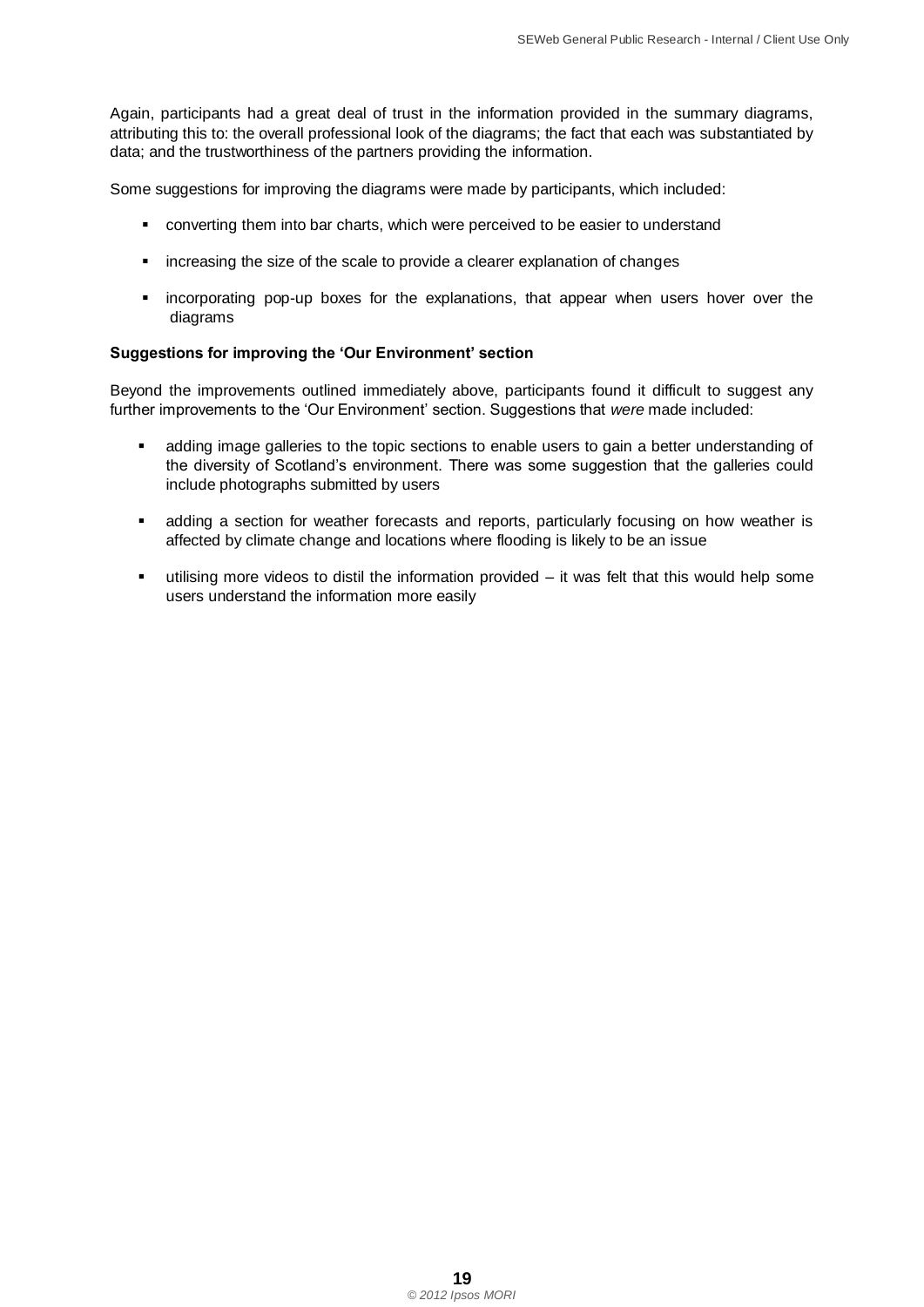## <span id="page-23-0"></span>Conclusion

A number of recommendations for the future development of SEWeb flow from the research. These relate to: narrowing the initial target market for the site and raising awareness of SEWeb among that market; tailoring the content to reflect the way in which prospective users engage with environmental issues; and ensuring the design is as accessible, appealing and user-friendly as possible.

#### *Identifying a target market*

Although the environment was considered to be an important issue, it was also a relatively low priority for most participants. As such, the partnership is likely to find it very difficult to get the general public engaged with environmental issues and actively involved in activities to monitor and protect the environment. Instead, and as Prager<sup>12</sup> has suggested, the initial target audience for SEWeb should be those members of the public who have a pre-existing interest in the environment or related issues. The Scottish Environmental Attitudes and Behaviours Survey<sup>13</sup> found that among those most likely to fall into this category are people belonging to social class ABC1 and frequent users of greenspace. The findings of the present study reinforce these correlations. The partnership thus needs to find ways of raising awareness of SEWeb among "predisposed" groups; for example, by placing links to SEWeb on other websites they are likely to use, including those focused around outdoor activities (walking, cycling and fishing etc) or by placing adverts in newspapers and publications that these groups are likely to read.

Increasing the online visibility of SEWeb would also help to raise awareness among target groups. The research suggests that people are most likely to use the internet when seeking information about particular environmental issues. Internet search engines, particularly Google, and trusted information "hubs", such as the websites of local councils, the Scottish Government and other public bodies, are most commonly used in the first instance to find links to more specific information. Therefore, the partnership should:

- **•** invest in Search Engine Optimisation (SEO) to ensure that the website appears near the top of relevant search result pages
- work closely with partners and other relevant organisations to ensure that links to the website are made available on partner websites.

In addition, making it straightforward for media agencies, such as national/local news providers and specialist publications, to use graphics and images from the website in their stories would increase the likelihood of SEWeb being featured in the media, which may lead more people to visit the website.

#### *Tailoring the content of the website*

 $\overline{1}$ 

Given the perceived abstract nature of many environmental issues and the scale of the challenges, participants were disinclined to engage with environmental issues and didn"t understand how their actions could make a difference. However, there was a greater interest in local environmental issues compared to global and national issues, which suggests there may be scope to encourage engagement by tailoring the focus of SEWeb to a local level. Participants expressed a particular desire for information about local issues, which they were more likely to find relevant to them, and local activities that provide opportunities for involvement. This could be facilitated by adding regional

<sup>&</sup>lt;sup>12</sup> Prager, K (2012) *Understanding behaviour change: how to apply theories of behaviour change to SEWeb and related public engagement activities,* James Hutton Institute

<http://www.scotland.gov.uk/Publications/2009/03/05145056/0>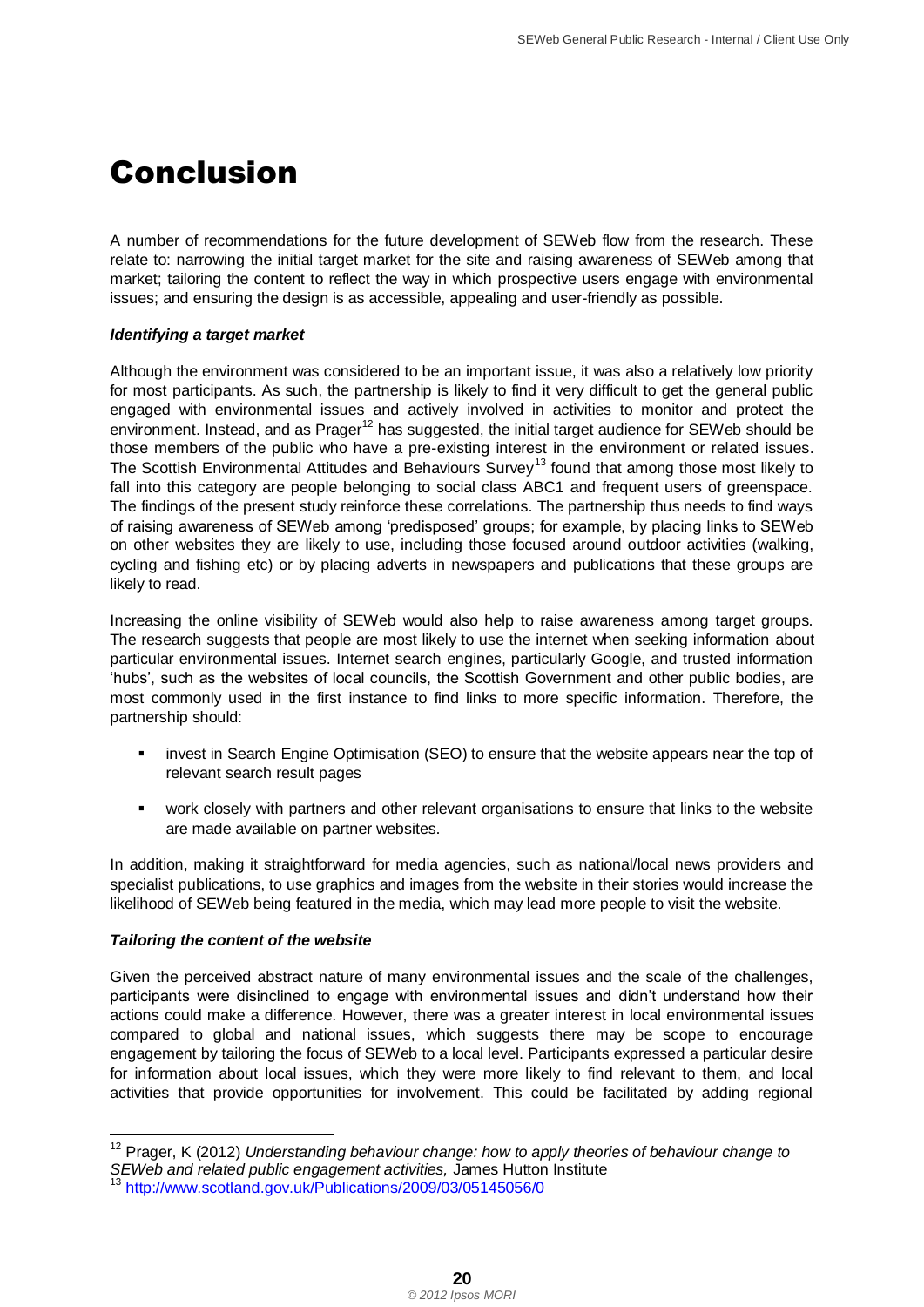sections to the website or incorporating maps that enable users to click on their local area for information.

The findings from the research also suggest there is a (largely unmet) demand for *factual* information about the environment. Participants felt that, too often, environmental information is provided in a patronising way or aimed at "preaching" to people. SEWeb, in contrast, was perceived to provide impartial, trustworthy information about Scotland"s environment and it will be important to retain this focus in the future.

Given the importance of information, convenience, cost and perceptions around personal efficacy in determining participants" propensity to engage in environmental behaviours, the partnership should consider tailoring the website's content accordingly. Clearly, there is scope for SEWeb to provide information, particularly on: *how* people can get involved in environmental activities; *what* they can do to help the environment; and *where* and *when* they can get involved in activities. Beyond this the partnership should consider: highlighting environmental behaviours that are convenient and carry costsavings, such as car-sharing schemes; and demonstrating the extent to which people"s actions have made a difference to the environment, for example, by providing evidence of the extent to which a local river clean up has improved water quality

#### *Ensuring the website is accessible, appealing and user-friendly*

Perceptions of SEWeb were largely positive, particularly among participants who spent time exploring the website and the "Our Environment" section. It was considered to be very professional and engendered a high level of trust in users. The 'Latest News' and 'What's in my backyard?' features were particularly popular because they appealed to participants" desire for relevant, up-to-date and local information. SEWeb was also perceived to be a good hub with links to relevant information and organisations. SEWeb should continue to focus on developing these aspects.

At the same time, there is some scope for improving or enhancing aspects of the website, namely:

- ensuring the website is accessible to a wide range of age groups by incorporating elements that would appeal to younger children, such as interactive elements and games
- **EXEC** increasing the accessibility of the information by breaking down text into smaller sections to make it easier for users to digest
- making better use of images, for example by incorporating image galleries and photos submitted by users, to aid understanding of environmental issues
- utilising more videos to distil the information provided, which may help some users understand the information more easily
- **EXED** incorporating interactive elements to encourage people to spend more time on the website and aid their engagement with the information
- adding a section for weather forecasts and reports, particularly focussing on how weather is affected by climate change
- developing the summary diagrams further to make them easier to interpret by considering the use of bar charts, which were perceived to be easier to understand, increasing their size and scale to provide a clearer indication of changes, and making the diagram explanations easier to locate

The research has shown that the initial work involved in establishing SEWeb has created a strong foundation on which to develop the website. Further investment in improving the website, based on the recommendations outlined in this report, should go some way to helping the project achieve its objectives.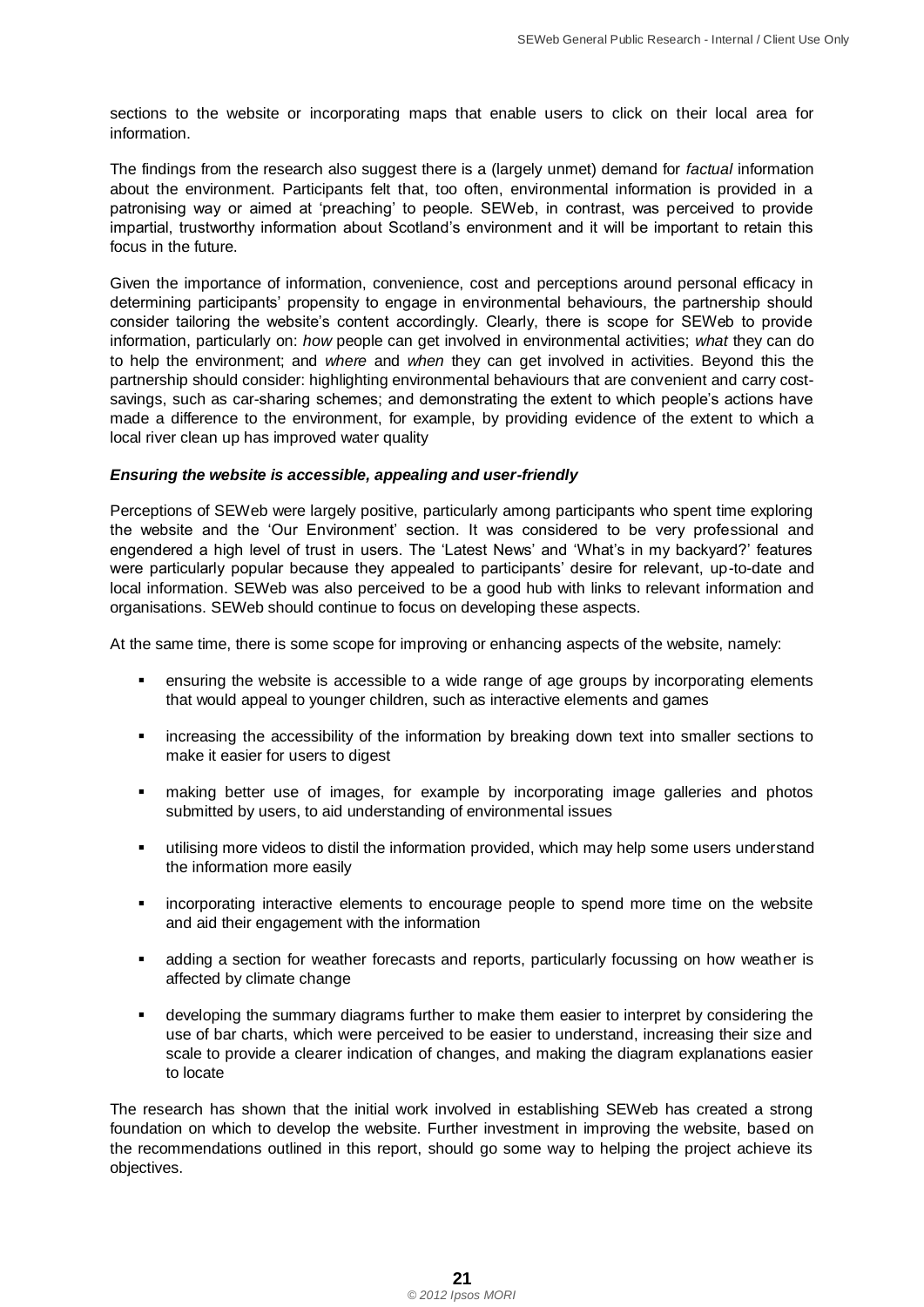## <span id="page-25-0"></span>Appendix A

### <span id="page-25-1"></span>**Focus group topic guide**

#### **SEWeb Focus Groups Topic Guide Final version**

#### **Introduction**

Introduce self and Ipsos MORI

Explain: we have been commissioned to carry out some research on attitudes towards environmental issues and involvement in environmental activities. I can tell you a bit more about who the research is for and how it will be used later in the discussion. Stress that participants do not need to have any prior knowledge or understanding of environmental issues.

Stress that there are no right or wrong answers – we're just interested in hearing what people think

Emphasise confidentiality and anonymity

Obtain permission to record

Ask participants to introduce themselves briefly – name, where they come from and any hobbies they have.

5 MINS

#### **Section 1: Environmental issues**

*Objectives of this section are to explore, without prompting: general attitudes towards the environment what participants consider to be environmental issues environmental issues that are of particular concern to participants how much of a priority the environment is to participants*

What are the first things that come into your head when you think about environmental issues or environmental problems? Anything else? [RECORD ANSWERS ON FLIP CHART]

What about issues facing… the world? Scotland? your local area? [PIN UP FLIP CHART PAGES FOR REFERENCE THROUGHOUT SUBSEQUENT DISCUSSION]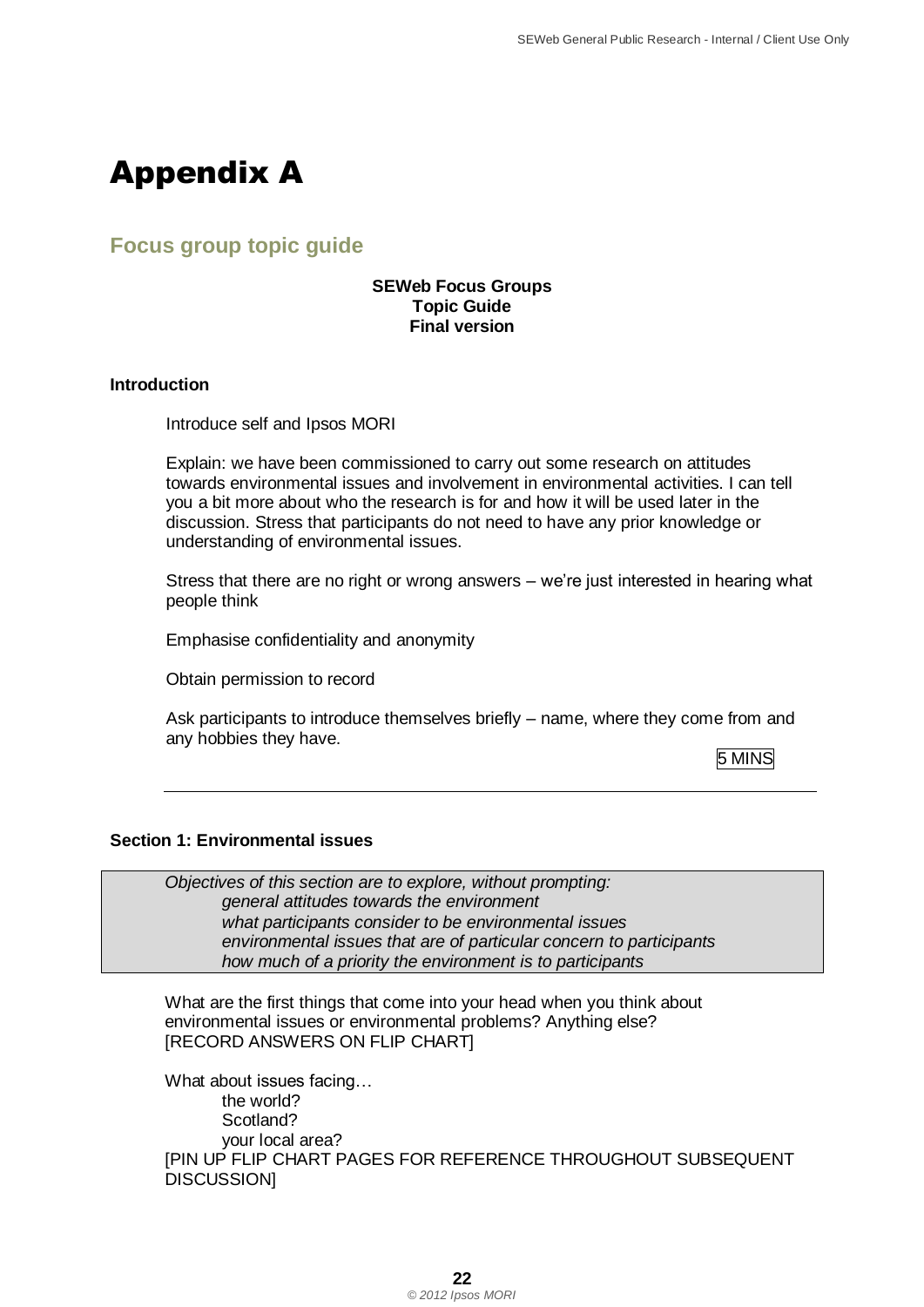Are any of these issues of concern to you personally? [IF NOT] Why not? [IF YES] Which? Why? [CIRCLE ANSWERS ON THE FLIPCHARTS THAT ARE A CONCERN AND ASK PARTICIPANTS TO RANK CONCERNS IN ORDER OF IMPORTANCE]

In general, how much of a priority is the environment to you compared with other issues?

[ALLOW TIME FOR RESPONDENTS TO ANSWER SPONTANEOUSLY THEN INTORDUCE A RANKING EXERCISE – ASK RESPONDENTS TO SORT CARDS WITH DIFFERENT ISSUES INTO ORDER OF CURRENT PRIORITIES]

20 MINS

#### **Section 2: Environmental behaviour**

*Objectives of this section are to explore: current environmental behaviours factors that enable engagement in environmental behaviours barriers to engaging in environmental behaviours steps participants would take to engage in environmental activity* 

What, if anything, do you currently do to help the environment? [REFER TO SPECIFIC ENVIRONMENTAL ISSUES/PROBLEMS IDENTIFIED AS CONCERNS IN SECTION 1]

PROBE FOR: recycling; energy efficiency; travel behaviour; eco-purchasing; environmental monitoring etc

Does anyone else in your family do anything to help the environment? What do they do?

PROBE: children; partners; parents; friends

How often do you/they do these things? PROBE: regular/habitual; infrequent; rare

Why do you/they do these things?

PROBE: how did you/they first get involved? PROBE: motivation; encouraged by advertisements/other information; convenience; and barriers (cost, time etc)

Are there any other things you would like to do to help the environment that you don"t do at the moment?

[IF YES] What stops you from doing these things? PROBE: barriers; time; costs; convenience; lack of information

What, if anything, do you think would encourage you to do more to help the environment?

15 MINS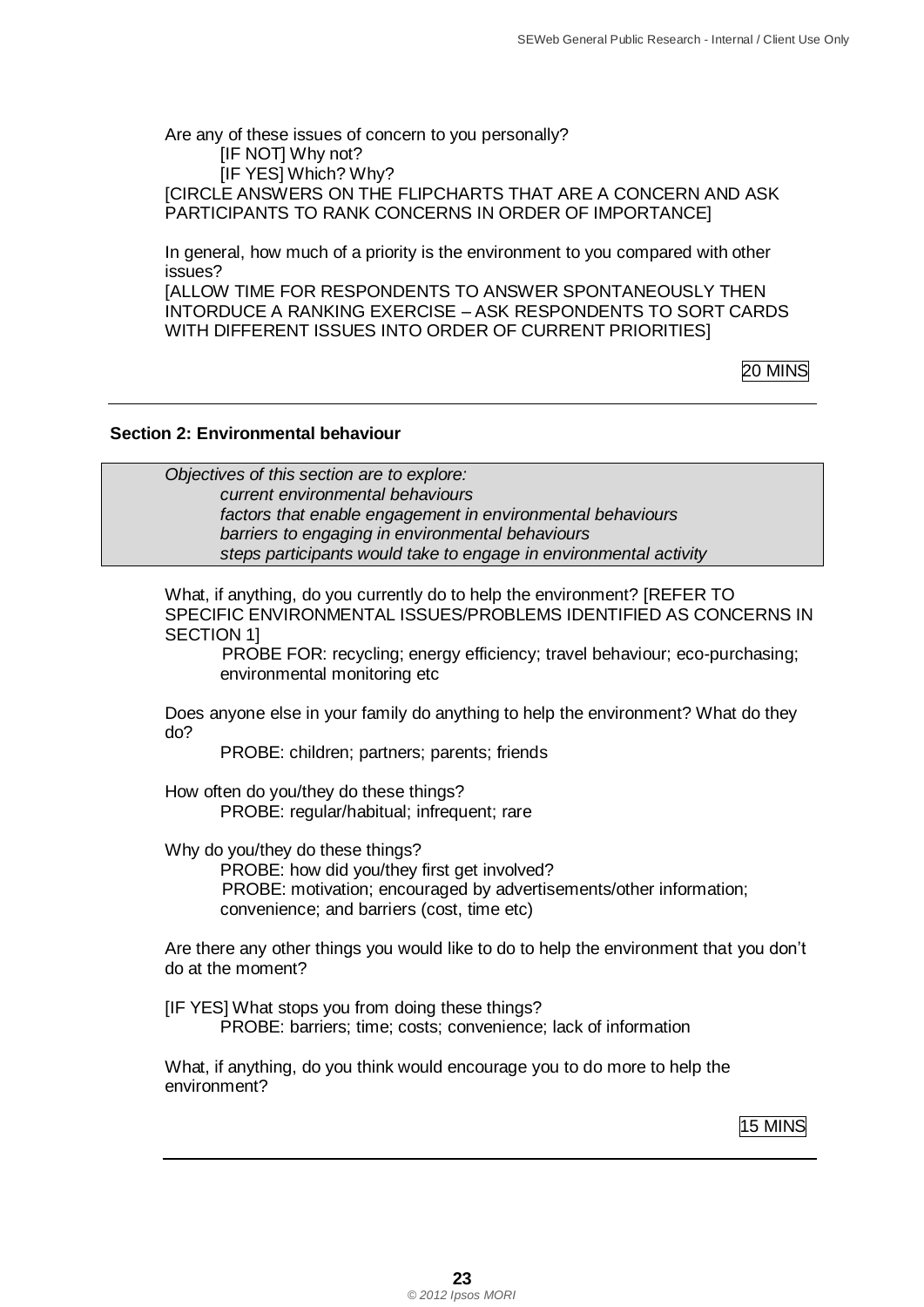[CARD EXERCISE] I have a list of different activities on these cards. I"d just like to go through them and discuss:

whether or not you routinely do any of these already?

whether or not you would be interested in doing any of these if you don"t already and why/not?

what would stop you from doing any of these?

what might encourage you to do any of these?

AFTER DISCUSSING THE INDIVIDUAL BEHAVIOURS, ASK PARTICIPANTS TO RANK THE ONES THEY ARE MOST LIKELY TO DO/WOULD BE MOST INTERESTED IN DOING]

If you decided that you wanted to get involved in [INSERT EACH OF THE ACTIVITIES ONE AT A TIME] what would be your next step? PROBE ON:

- Whether they would need information and what sort
- From where/who they would anticipate getting this information
- If the effort involved in collecting information would prevent them from thinking about it any further.

20 MINS

#### **Section 3: Sources of information and SEWeb**

*Objectives of this section are to explore: sources of information about the environment awareness and perceptions of Environmental organisations awareness and perceptions of SEWeb ways in which SEWeb can be improved*

What are your main sources of information about the environment? PROBE: TV; radio; newspapers; internet

Have you ever looked for information about a specific environment-related issue? IF YES:

- what were you looking for
- where did you look? [PROBE ON INTERNET AND SPECIFIC SITES, BOOKS, MAGAZINES, TV ETC]
- why this source? did you find what you were looking for?

IF NO:

- if you wanted information about a specific environment-related issue, where would you look? [PROBE ON INTERNET AND SPECIFIC SITES, BOOKS, MAGAZINES, TV ETC]
- why this source? [PROBE: trust; awareness; ease of understanding; type of information; way information is provided]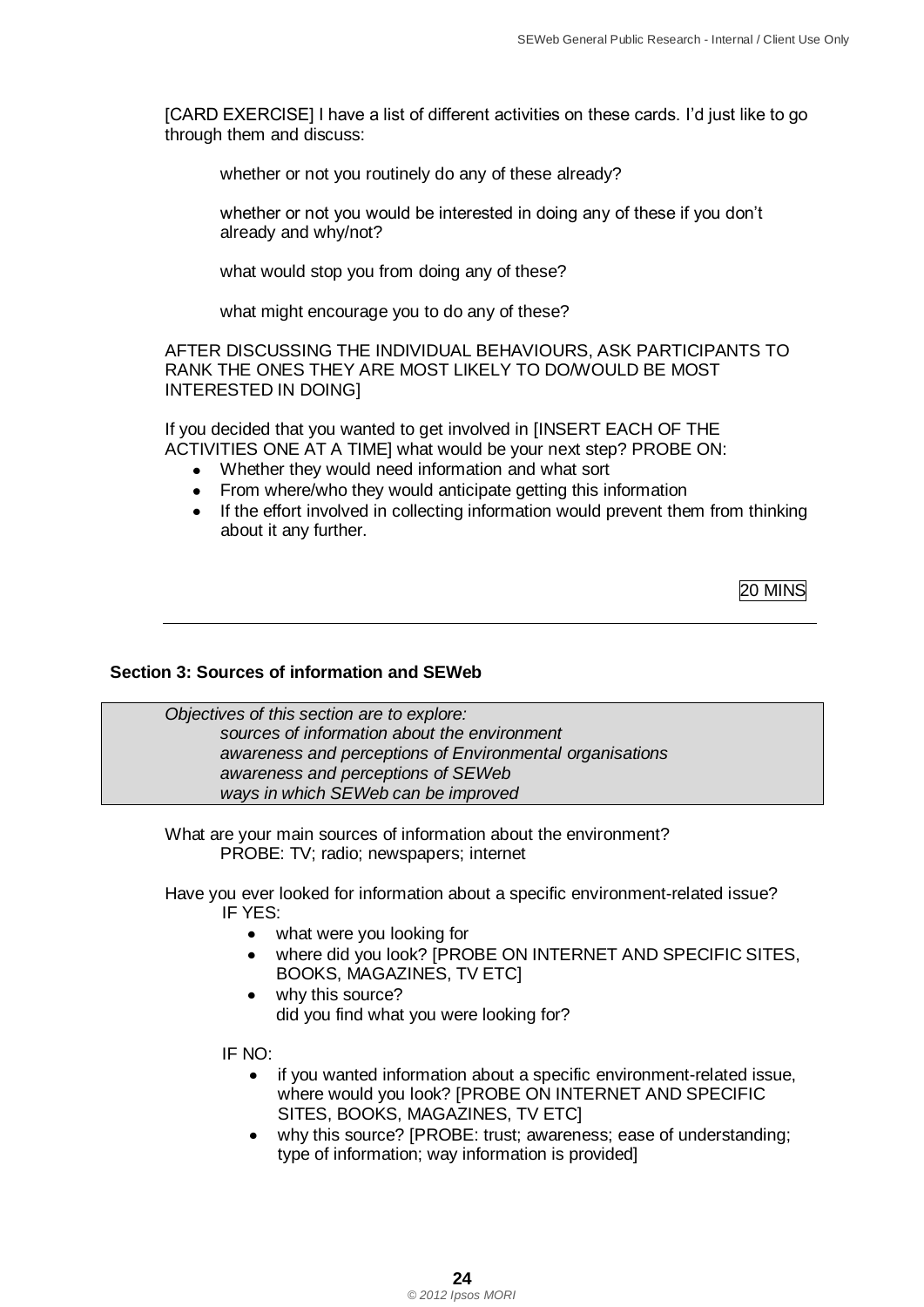LAY CARDS WITH NAMES OF PARTNERS (SCOTTISH GOVERNMENT, THE RELEVANT COUNCIL, SEPA, SNH, FORESTRY COMMISSION SCOTLAND, BRITISH GEOLOGIAL SURVEY) ON TABLE.

Have you ever heard of any of these organisations?Which? IF YES:

would you consider them as a possible source of information? Why/not?

5-10 MINS

Have you heard of Scotland"s Environment Web or SEWeb? IF YES: where have you heard about it? IF HAVE USED IT: what for? what did you think of it?

EXPLAIN WHAT IT IS TO OTHER PARTICIPANTS BEFORE DEMONSTRATING. WHEN DEMONSTRATING, ENCOURAGE PARTICIPANTS TO DECIDE WHICH PARTS OF THE WEBSITE THEY WOULD LIKE TO VIEW.

What are your first impressions of the website? What were the first things that came to mind when you first looked at it? PROBE: overall look; feel; layout; type and level information provided

Who do you think the website is aimed at? And why PROBE: general public; academics/researchers; professionals; people with interest in environment

What do you like most about the website? And why

What do you like least about the website? And why

EXPLAIN: THE WEBSITE IS VERY MUCH WORK IN PROGRESS AND THE CREATORS ARE KEET TO IDENTIFY WAYS OF MAKING IT BETTER FOR PEOPLE LIKE YOU

What do you think could be improved to encourage people to use the website?

How likely do you think you would be to use this website? Why and what would increase this?

What, if anything, do you think this website would be useful for? At the moment and in its future development, what else could be on there.

What, if anything, do you think could be done to raise awareness of the website? PROBE: TV/radio/newspaper advertising; social media

What, if anything, do you think could be done to encourage people to use the website? Anything else?

20 MINS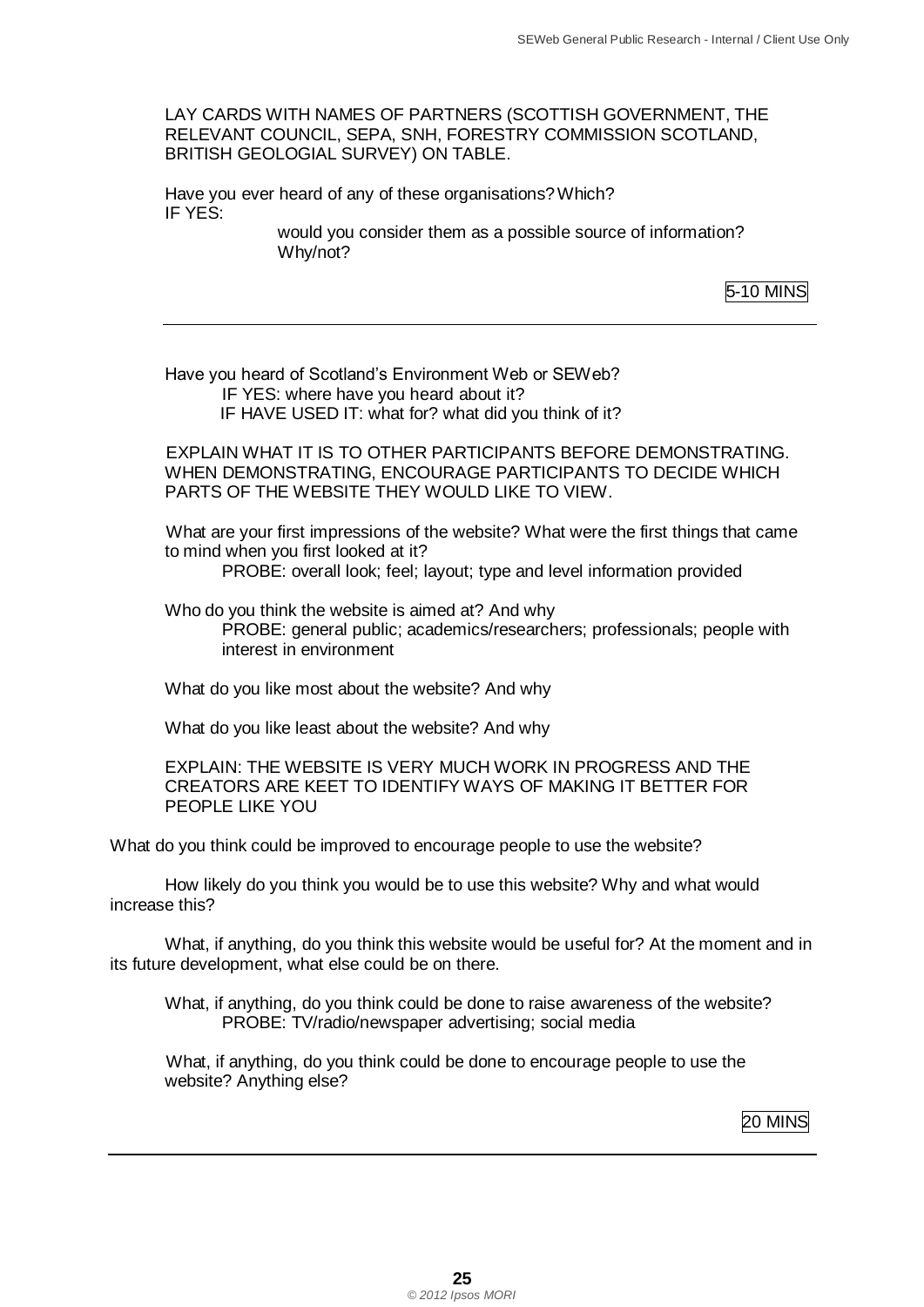#### **Summing up**

Thinking about everything we have discussed today, is there anything else you would like to add?

#### **Thank and close**

## <span id="page-29-0"></span>**Depth interview topic guide**

#### **SEWeb Depth Interviews Topic Guide Final version**

#### **Introduction**

Thank participant for agreeing to be re-contacted

Reiterate that there are no right or wrong answers – we"re just interested in hearing what people think

Reiterate confidentiality and anonymity

Obtain permission to record

Check they are in front of a computer and have the Our Environment pages open

#### **Overview**

Can I just start by checking, have you visited the Our Environment page?

What type of device did you use to access the site? PROBE: PC; laptop; tablet; smart phone

Roughly how long did you spend viewing the Our Environment page? PROBE: number of visits; time of day; what else they were doing at the time

Overall, what did you think of the "Our Environment" pages? PROBE: like/dislike; interesting/uninteresting; appeal/don"t appeal

When you first opened the Our Environment page, what were your immediate impressions of it? PROBE: overall look; feel; layout

Based on your first impression, where did you think the information on these pages had come from?

PROBE: government; scientists; charities; environmental groups

In general, how easy or difficult was it to find your way around this page? PROBE: ease of finding pages; clarity of headings; suitability of images

Looking at the topic headings, what other topics, if any, do you think should be included?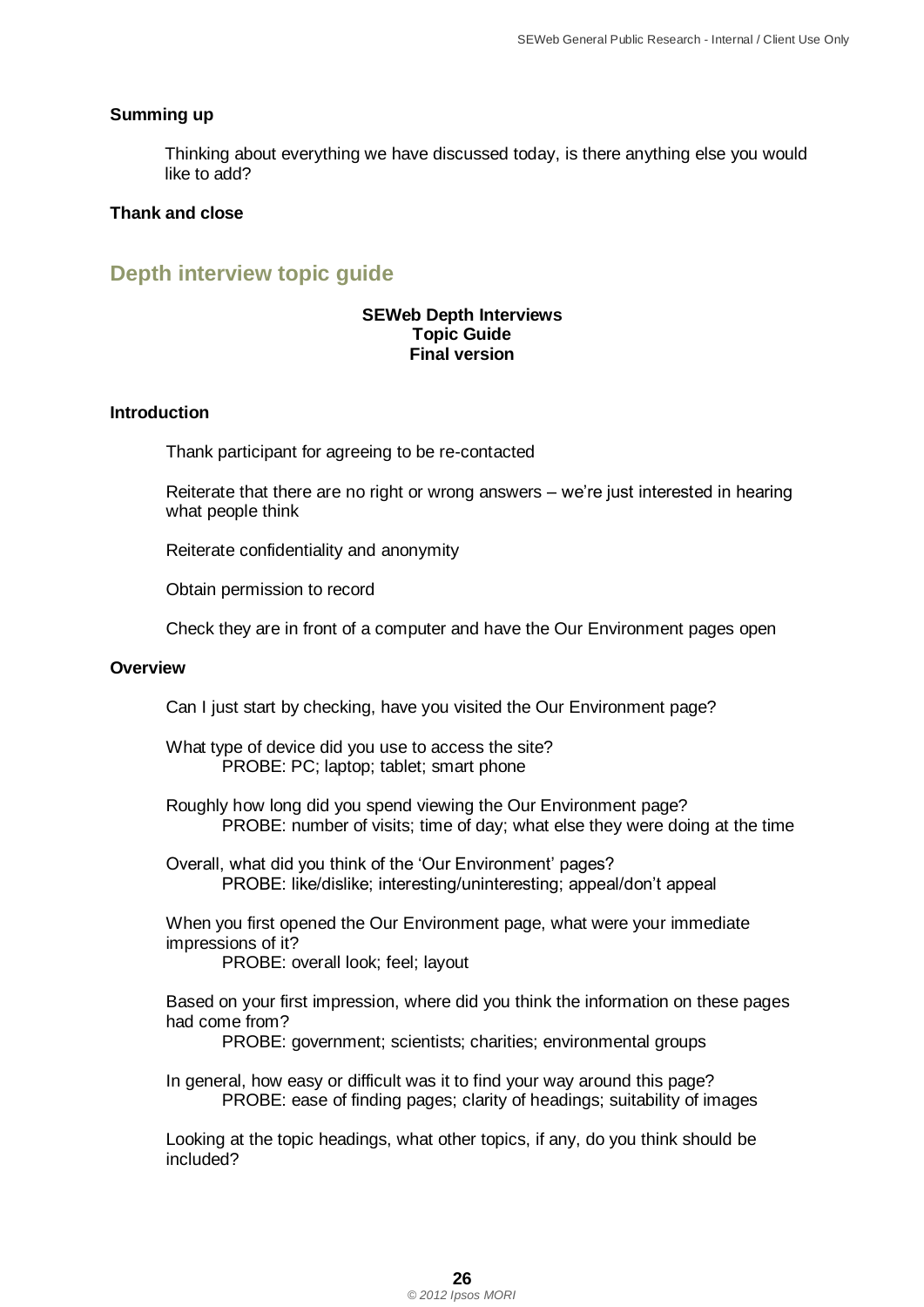PROBE: topic expect to be there but isn't; topics that are worded differently than expected

#### **Summary page**

Did you look at the Overall Summary pages? PROBE: main overall summary page and pages within

What was your first impression of these pages? PROBE: overall look; feel; layout

What did you think of the design and layout of these pages?

Is the content clear? PROBE: headings; text; images; other features

How did you feel about the language that is used? PROBE: technical; patronising; plain English; accessible

What did you think of these pages? PROBE: like/dislike; interesting/uninteresting; appeal/don"t appeal

What did you like most these pages? PROBE: aspects that were: memorable; useful; interesting

What did you like least these pages? PROBE: aspects that were: not useful; uninteresting; confusing

What would you say was the overall message or messages these pages conveyed about Scotland"s environment?

Overall, what, if anything, would most improve the page?

#### **Topic specific pages**

Which topic pages did you choose to look at?

For the next few questions, I"d like to focus on the [INSERT ONE OF TOPICS LOOKED AT BY PARTICIPANT] pages. By that, I mean the main topic landing page and the pages within.

What was your first impression of these pages? PROBE: overall look; feel; layout

What did you think of the design and layout of the page?

Is the content clear? PROBE: headings; text; images; other features

How did you feel about the language that is used? PROBE: technical; patronising; plain English; accessible

How did you feel about the language that is used? PROBE: technical; patronising; plain English; accessible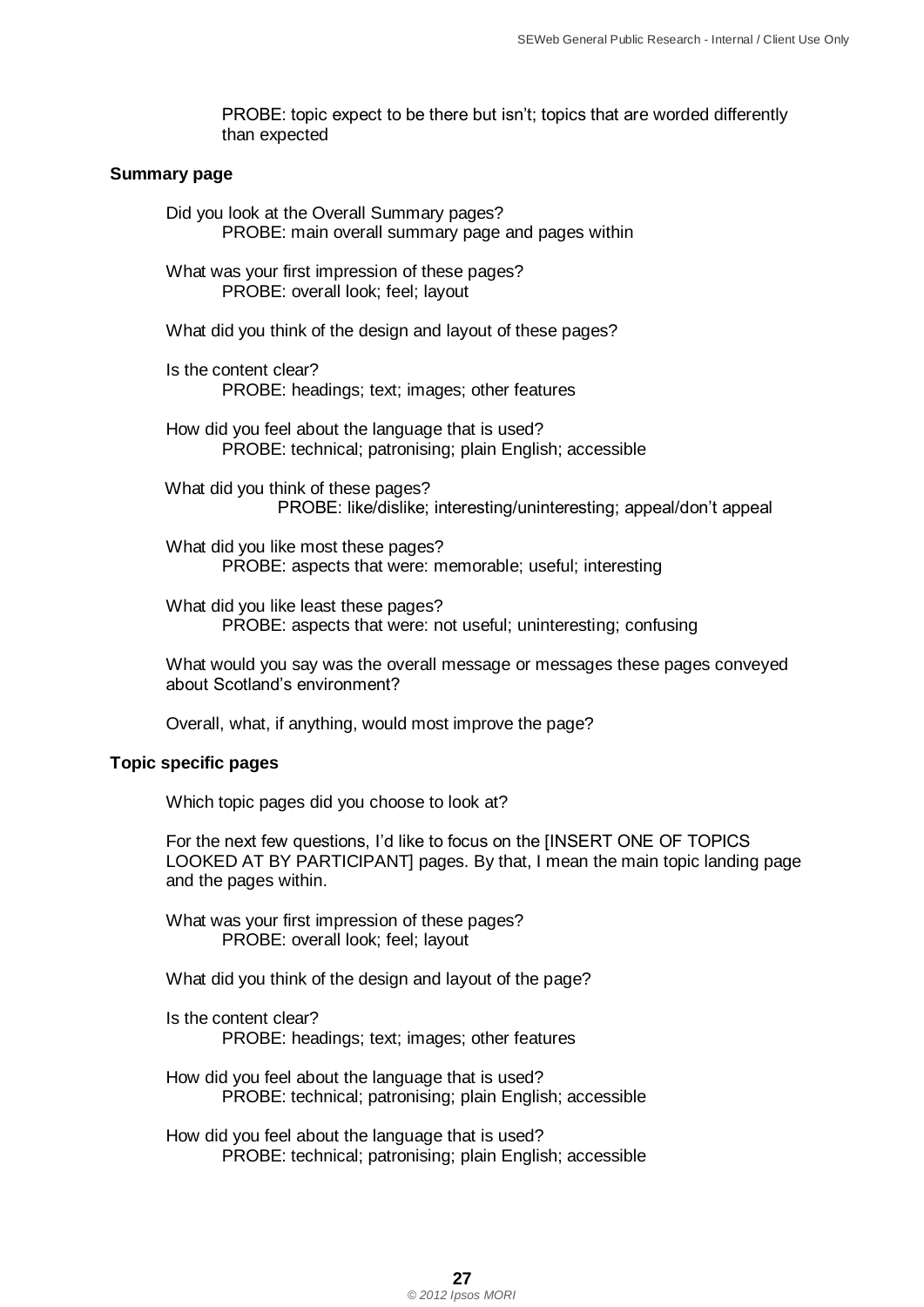What did you think of these pages? PROBE: like/dislike; interesting/uninteresting; appeal/don"t appeal

What did you like most these pages? PROBE: aspects that were: memorable; useful; interesting

What did you like least these pages?

PROBE: aspects that were: not useful; uninteresting; confusing

What would you say was the overall message or messages these pages conveyed about Scotland"s environment?

Is there anything that could be added to help you interact with these pages? PROBE: videos; podcasts; interactive maps/apps; games

Do you ever listen to podcasts?

IF YES: do you think podcasts about the information on these pages would be useful?

IF NO: would you be interested in listening to podcasts about the information on these pages if they were available?

#### **Diagrams**

Did you notice any of the diagrams on the topic pages? IF PARTICIPANT HAS NOT NOTICED THEM, EXPLAIN WHAT THEY ARE AND DIRECT THEM TO AN EXAMPLE.

What did you think of the diagrams?

CHOOSE AN EXAMPLE TO FOCUS ON FROM THE TOPIC PAGE THEY HAD VIEWED OR FROM EXAMPLEGIVEN AT START OF SECTION

What do you think the diagram is trying to show?

Did you read the explanation of the diagram? REMIND PEOPLE WHERE THIS IS IF THEY ARE NOT SURE WHAT IS BEING REFERRED TO.

IF YES: what did you think of the explanation? Was it easy or difficult to understand? Was it easy or difficult to find? IF NO: why not? PROBE ON WHETHER OR NOT THEY NOTICED IT AT ALL

Did the diagram help you understanding the environment in any way? IF YES: in what way? IF NO: why not?

Do you trust that the information provided by the diagrams is accurate? IF YES: why? IF NO: why not?

Do you think there might be a better way to display the information? PROBE: How?

#### **Summary**

Having used the Our Environment pages, what did you like most about them?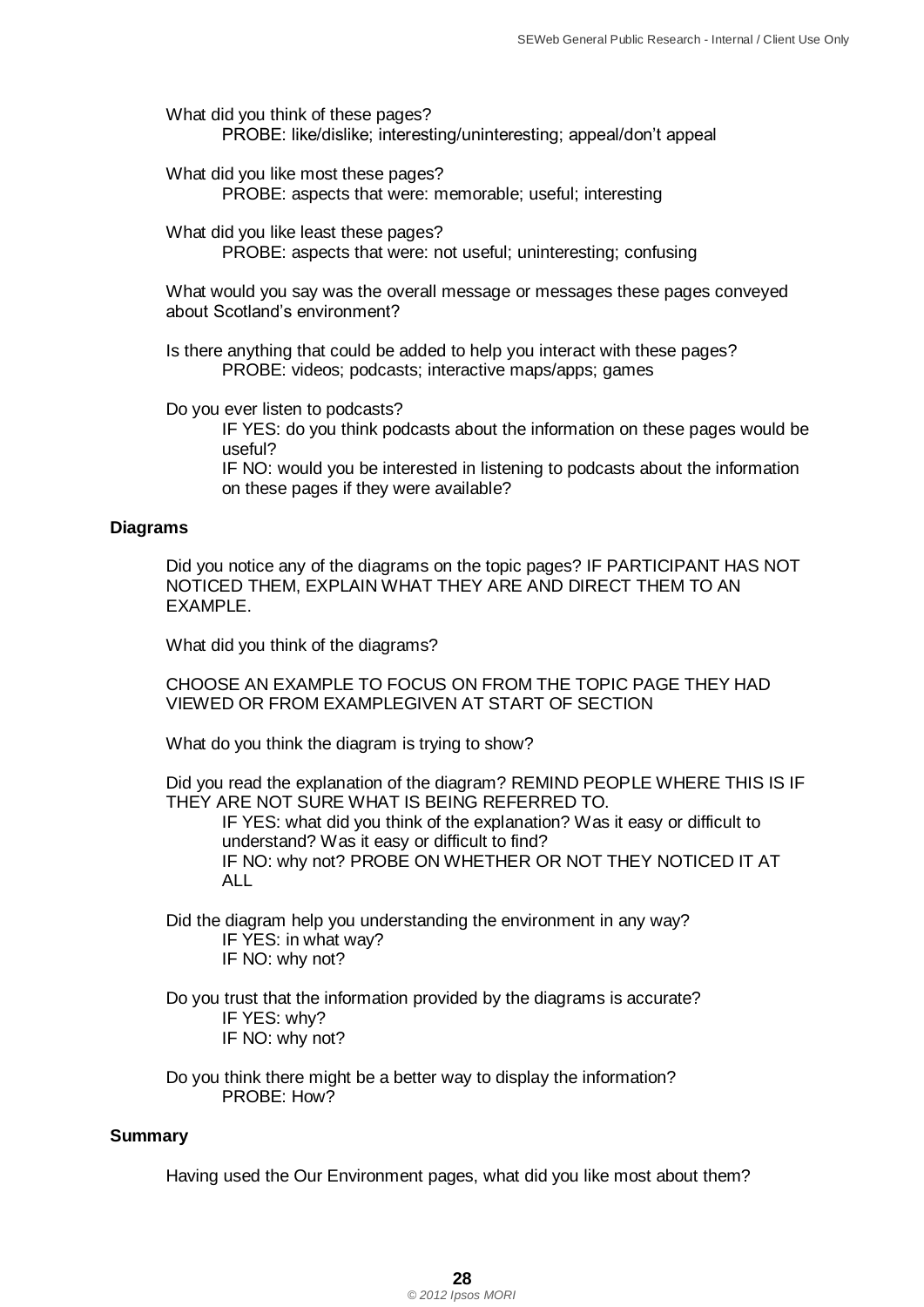What did you like least about them?

- Do you think the information provided on the website is impartial? PROBE: what makes you say that?
- How much would you say you trust the website? PROBE: what makes you trust/not trust the website?
- How useful would you say the Our Environment pages are? PROBE: what makes you say that?

What types of people do you think would be most likely to find the Our Environment pages useful?

PROBE: academics; students; professionals; schools; PROBE: what makes you say that?

Is there anything about the Our Environment pages you feel could be improved?

How would you describe the website to a friend?

How likely do you think you are to use the website again in the future?

Is there anything else you would like to add?

#### **Thank and close**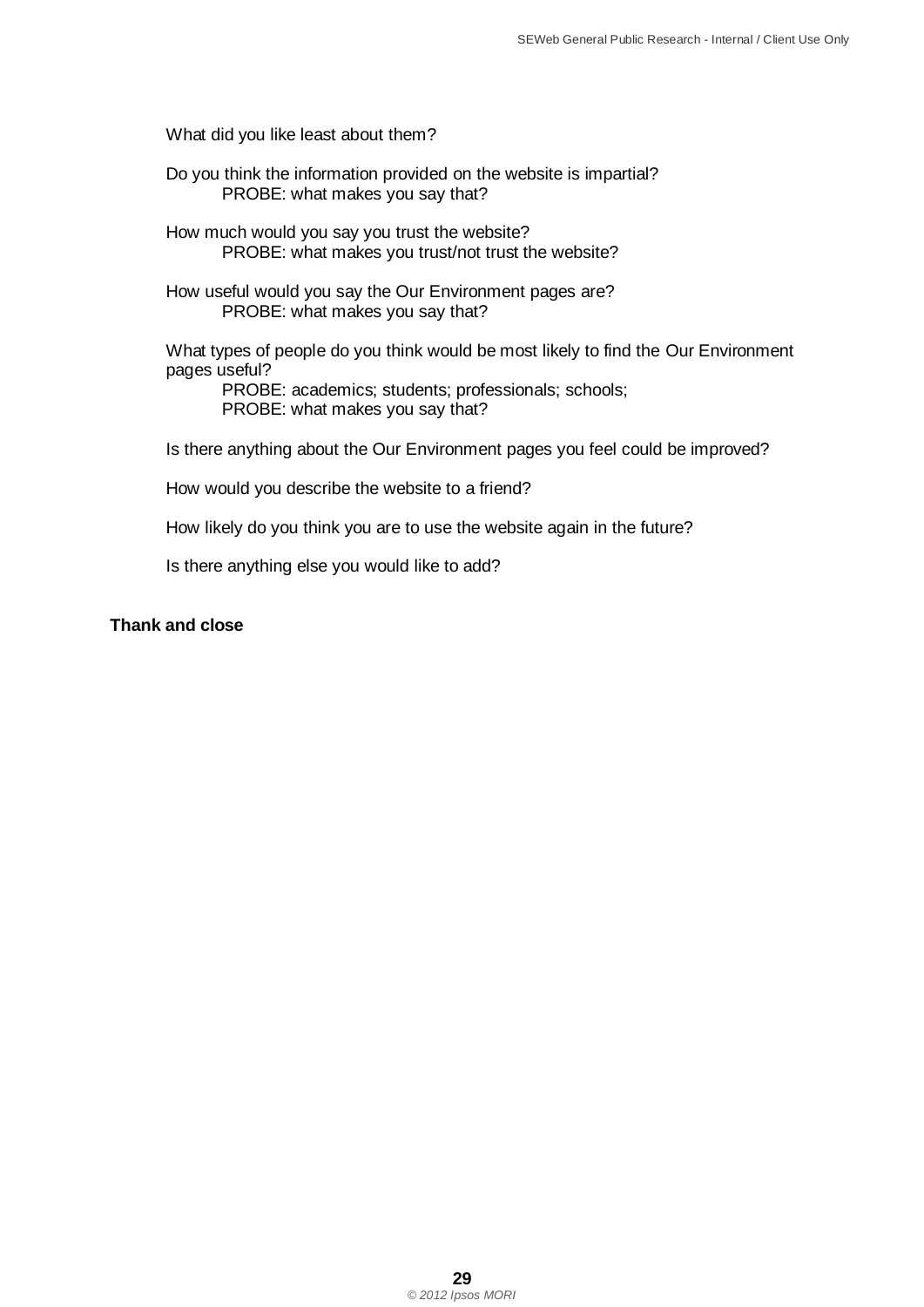## <span id="page-33-0"></span>Appendix B

### **Focus group and depth interview materials**

#### **Set of cards for first ranking exercise:**

The environment The economy Inflation/prices Unemployment **NHS** Crime/law and order Education/schools Poverty/inequality War in Afghanistan Scottish independence/ Scotland"s constitutional future

#### **Set of cards with different environmental behaviours on:**

Use energy efficient light bulbs

Recycle household waste such as bottles, containers, paper etc.

Avoid driving because of concern for the environment

Avoid buying food not in season on the UK

Get involved in measuring aspects of the environment e.g. counting the number of birds in your garden

Take part in locally organised activities to improve/ protect the environment e.g. litter picks and river/beach cleans

#### **Set of cards with different environmental organisations on**

The Scottish Government Glasgow City Council Scottish Environmental Protection Agency (SEPA) Scottish Natural Heritage (SNH) Forestry Commission Scotland British Geological Survey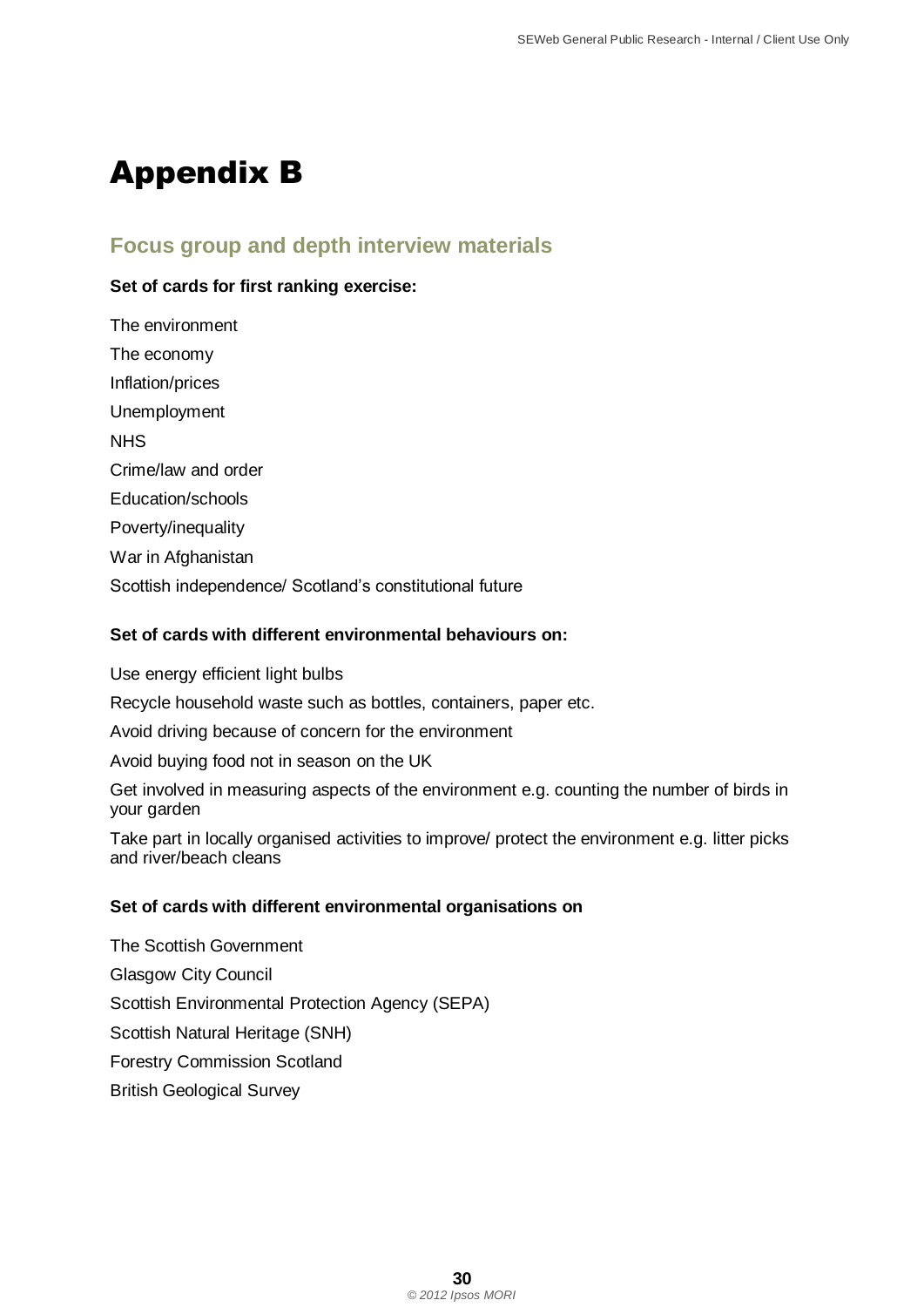#### **Participant activity**

Thank you for agreeing to participate in this follow up discussion. In the discussion group we had a very general look at SEWeb and got your first impressions of the website. What we would like to do now is take a closer look at some sections of the website. I would appreciate it if you could take some time to look at the website and complete the simple activities below ahead of our telephone interview. These should take around half an hour. There is space for you to record any thoughts, impressions or questions that spring to mind when completing the activities that you may want to refer to during the interview.

My colleague, David Myers, will be in touch in the next few days to arrange a suitable time to conduct the follow up discussion.

If you have any queries or problems accessing the website in the meantime, please contact me using the details below.

I look forward to speaking to you again soon.

Best wishes, Chris McLean 0131 240 3264 [Christopher.mclean@ipsos.com](mailto:Christopher.mclean@ipsos.com)

#### **ACTIVITY 1**

Please visit the website [http://www.environment.scotland.gov.uk/our\\_environment.aspx](http://www.environment.scotland.gov.uk/our_environment.aspx)

View the "Our Environment" page

*Please use the box below to record your first impressions of the page and any other thoughts or questions you may have about this page*.

#### **ACTIVITY 2**

Click on the "Overall Summary" heading and spend some time viewing the main "Overall Summary" page and the three pages within this section.

*Please use the box below to record your first impressions of these pages and any other thoughts or questions you may have about these pages*.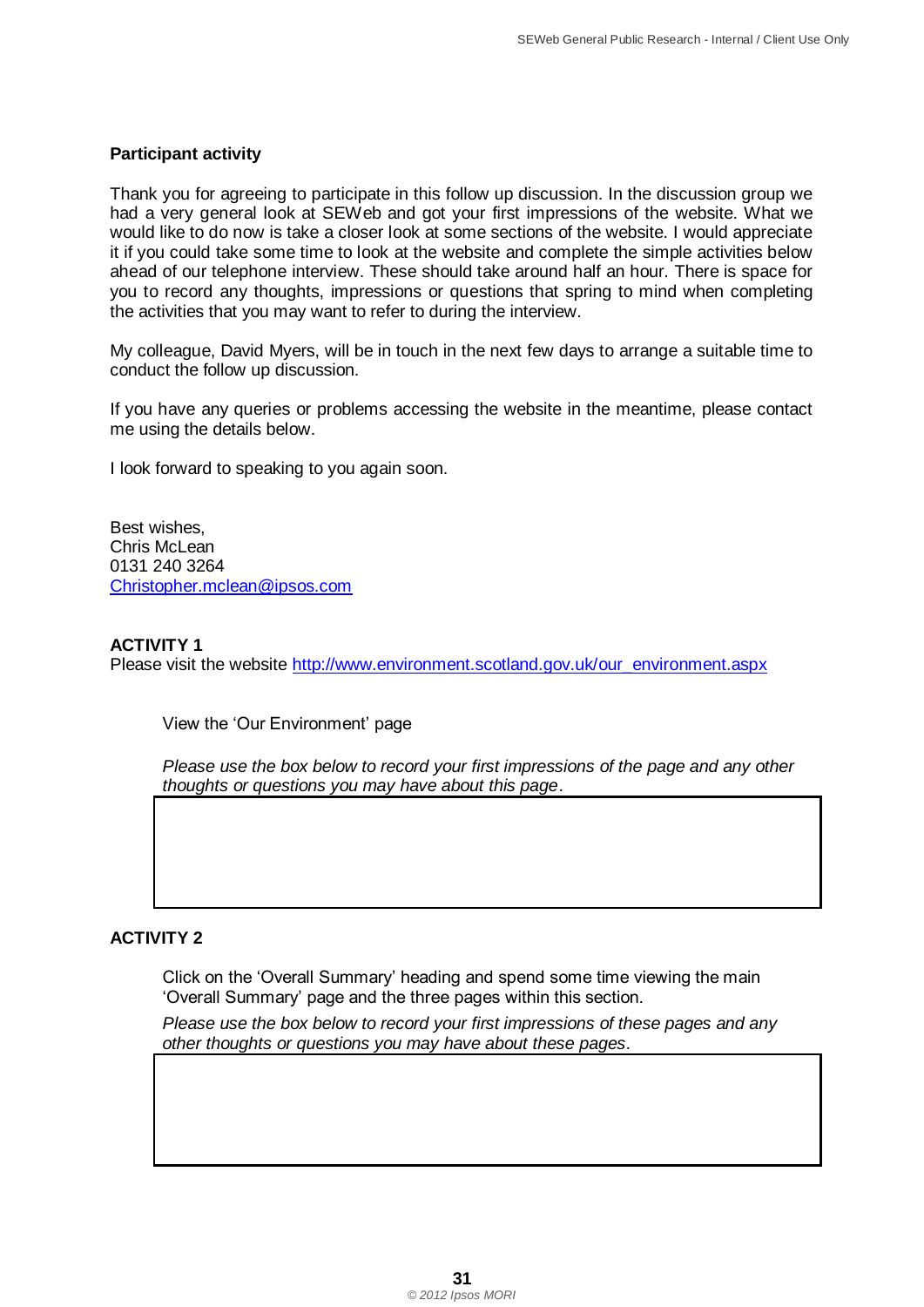**PTO**

#### **ACTIVITY 3**

Go back to the main "Our Environment" page. Please select **three** topic areas (e.g. air and climate, land, wildlife, water etc) and spend some time viewing and reading your chosen pages.

Topic 1:

*Please use the box below to record your first impressions of these pages and any other thoughts or questions you may have about these pages*.

Topic 2:

*Please use the box below to record your first impressions of these pages and any other thoughts or questions you may have about these pages*.

Topic 3:

*Please use the box below to record your first impressions of these pages and any other thoughts or questions you may have about these pages*.

After completing these activities, please have a look around the Our Environment pages and the rest of the website if you wish.

*Please use box below to record any other thoughts, impressions or questions you may have*.